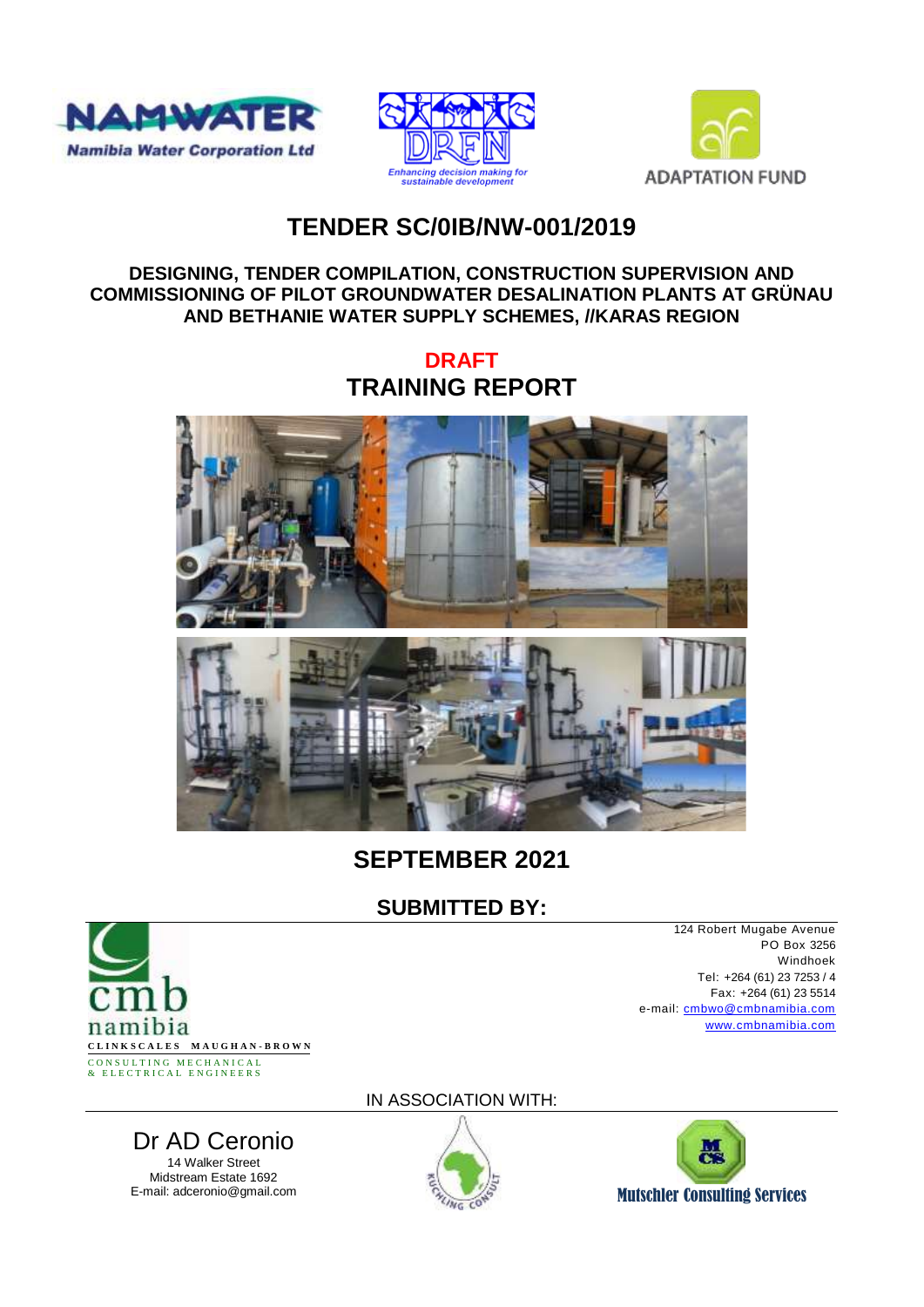#### **DOCUMENT CONTROL**

| <b>Client:</b> | manibian Water Corporation (Pty) Ltd |
|----------------|--------------------------------------|
|                |                                      |

|            | <b>Project Title:</b> Designing, Tender Compilation, Construction Supervision and Commissioning |
|------------|-------------------------------------------------------------------------------------------------|
| File Path: |                                                                                                 |

| <b>Revision</b> | Date       | <b>Revision Details</b> | Author  | Reviewer | <b>Approver</b> |
|-----------------|------------|-------------------------|---------|----------|-----------------|
|                 | 21/09/2021 | <b>First Draft</b>      | H Rusch | A Rusch  | ⊤ Ceronio       |

**Approval:** .............................................................. ..............................................................

*Holger Rusch......................................... Tony Ceronio .........................................* **Name Name**

**Title Title**

**Signature of Author Signature of Approver**

*Team Leader / Project Manager.............*<br> **Title Title Title**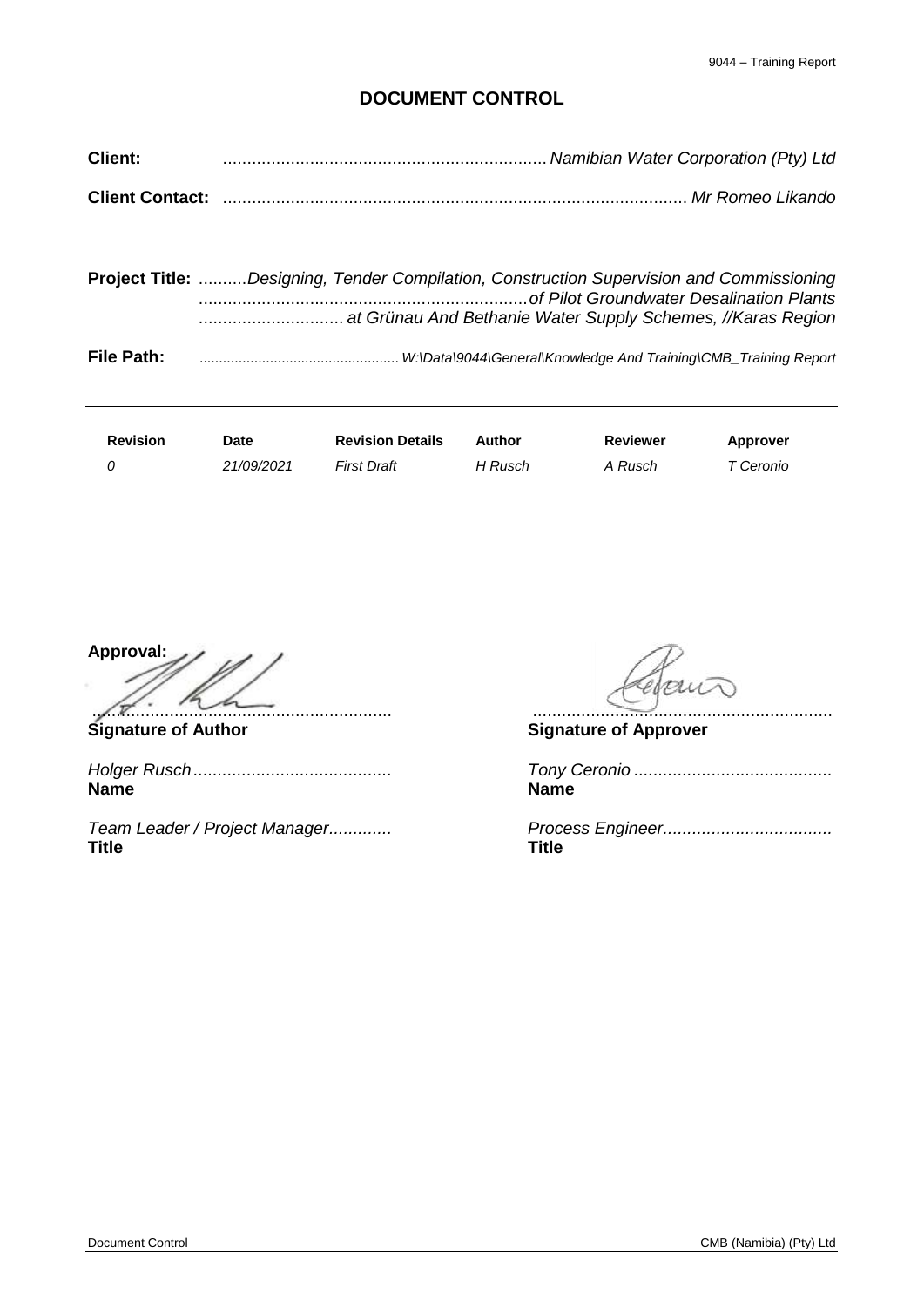### **TRAINING REPORT**

### DESIGNING, TENDER COMPILATION, CONSTRUCTION SUPERVISION AND **COMMISSIONING OF PILOT GROUNDWATER DESALINATION PLANTS AT GRÜNAU** AND BETHANIE WATER SUPPLY SCHEMES, //KARAS REGION

#### **TABLE OF CONTENTS**

| $\mathbf{1}$   |       |  |
|----------------|-------|--|
| $\overline{2}$ |       |  |
| 3              |       |  |
|                | 3.1   |  |
|                | 3.1.1 |  |
|                | 3.1.2 |  |
|                | 3.1.3 |  |
|                | 3.1.4 |  |
|                | 3.2   |  |
|                | 3.2.1 |  |
|                | 3.2.2 |  |
|                | 3.2.3 |  |
|                | 3.2.4 |  |
|                | 3.3   |  |
|                | 3.3.1 |  |
| $\overline{4}$ |       |  |
|                | 4.1   |  |
|                | 4.1.1 |  |
|                | 4.1.2 |  |
|                | 4.1.3 |  |
|                | 4.2   |  |
|                | 4.2.1 |  |
|                |       |  |
|                | 4.3.1 |  |
|                | 4.3.2 |  |
|                | 4.3.3 |  |
| 5              |       |  |
| 6              |       |  |
|                |       |  |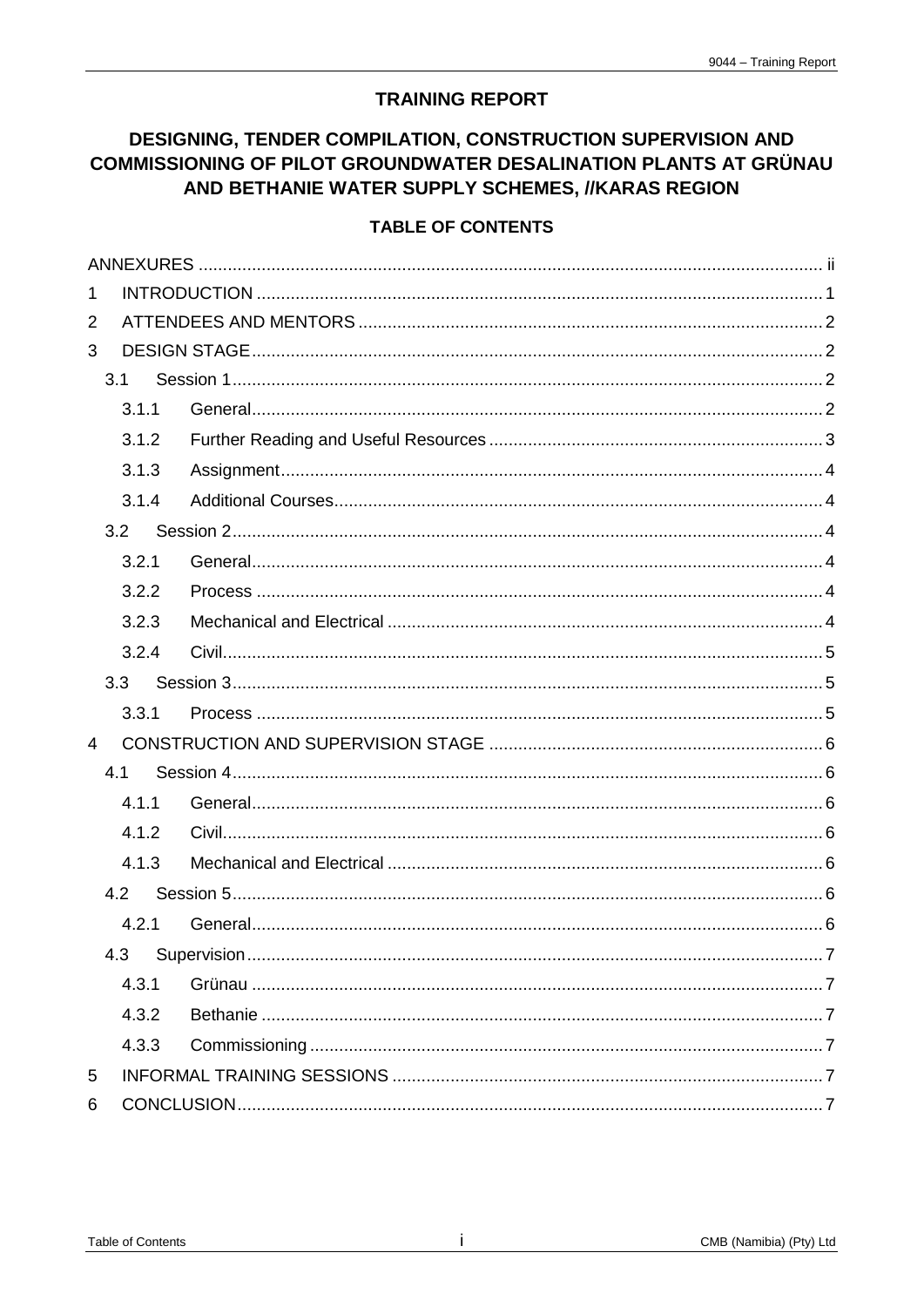#### **ANNEXURES**

- <span id="page-3-0"></span>Annexure A: Attendance Lists
- Annexure B: Assignments and Mentor Evaluations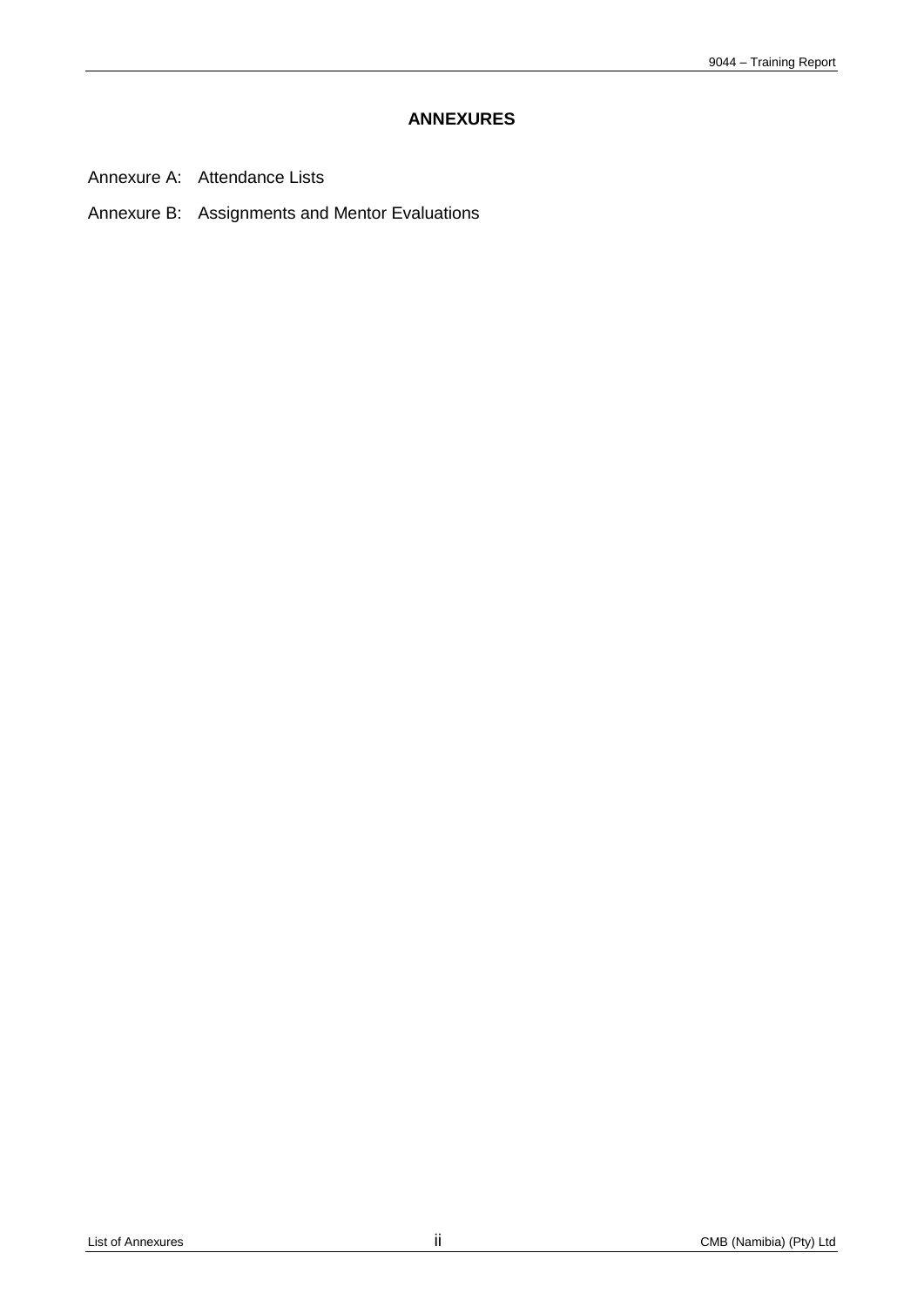### <span id="page-4-0"></span>**1 INTRODUCTION**

Knowledge transfer as well as capacity building was implemented throughout the entire project especially during the design stage of the project. The consultant transferred knowledge and skills on combined small scale RO technology and hybrid renewable energy to effectively and efficiently desalinate poor quality groundwater.

Design of water treatment systems can be complex. In many cases the process and plant design is based on theory but is "built" on experience. This is because treatment sites tend to be unique when considering the information available, or lack thereof, the specific site constraints involved and the specific needs of the client and end users. The best way to learn is to do. The individuals who picked up elements of the skill set were already competent in the basic sciences of hydraulics, and chemistry. Additionally, the knowledge transfer was aimed at novice designers (chemical/process, electrical/electronic, mechanical, and civil/structural). The candidates' CVs were shared with the consultant for agreement to ensure that the contact was meaningful. The numbers were also limited to no more than six officials to ensure that the knowledge share load did not place undue pressure on the professional team whose primary focus was on delivering the project. The training was focused on the specific plants involved in this project.

Contact consisted of electronic communication and face-to-face meetings. Electronic contact was via Skype and email. Office space was also made available during the training period for NamWater officials to have personal contact with respective mentors. The contact and information exchanges consisted of:

- Sharing of information pre-engagement.
- A brief introduction to the specific topic of focus.
- An exercise for the officials to complete consisting of:
	- o Reading work;
	- o Completion and submission of a short assignment based on the reading work which may include developing of spreadsheets or similar
- Assessment of the assignments and feedback.

Training presented was not accredited in any manner. The training was considered to be an expansion of the official's current "on-job" and "day-to-day" learning experience.

Topics addressed during the knowledge share encounters were structured around the project and the work processes required realising such treatment plants. The following engagement topics were included:

- Assisting collecting all relevant information;
- Studying all existing information;
- General water treatment concepts;
- General background on membranes;
- Water quality:
	- o Data selection and interrogation
	- $\circ$  Definition of treatment targets
- Membrane treatment process selection;
- The role of specialist suppliers;
- Understanding the concept design and plant processes;
- Site visits:
- Earned Value Management Methodology;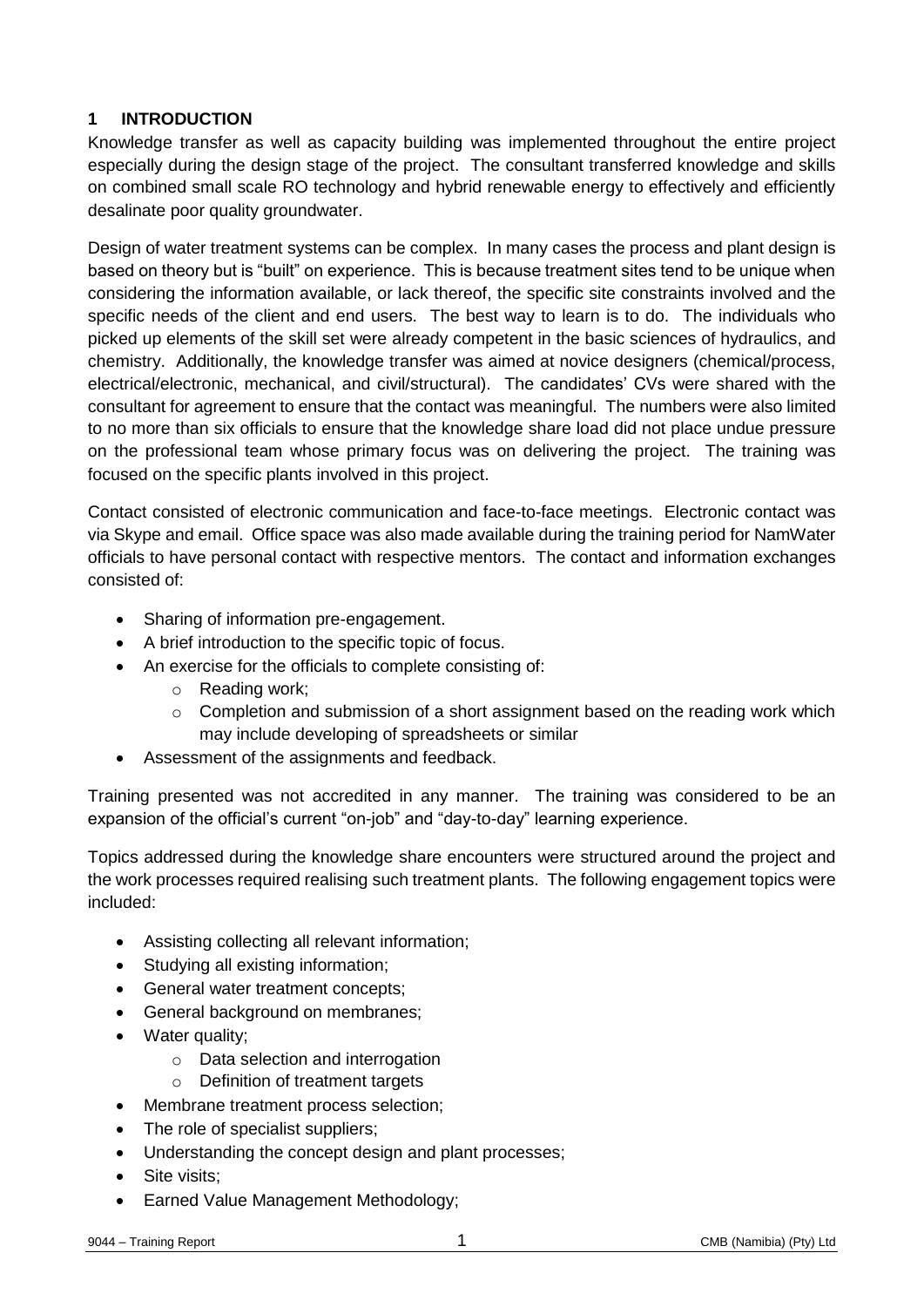- Finite Element Analysis;
- Assessment of example preliminary design calculation;
- Understand evaluation of alternatives (cost and environmental considerations);
- Clear understanding of the preliminary design;
- Assessment of example final design calculation;
- Specification of equipment;
- Study of all final drawings and all specifications;
- Accompany construction supervisor engineer on site visits;
- Study working drawings from contractor;
- Accompany engineer team during testing and commissioning;
- Study all relevant equipment manuals;
- Understand the overall operating philosophy of the plant;
- Study all operating and maintenance manuals; and
- Assessment of the day to day operation of the membrane plant

#### <span id="page-5-0"></span>**2 ATTENDEES AND MENTORS**

The engagement began with the provision of the names and CV's of candidates from where a list of the officials was drawn up, as shown in the table below.

| <b>Trainee</b>            | Gender | <b>Position</b>        | <b>Area of Training</b>                                                                                                  | <b>Mentor</b>      | Gender | <b>Discipline</b>               |
|---------------------------|--------|------------------------|--------------------------------------------------------------------------------------------------------------------------|--------------------|--------|---------------------------------|
| <b>Beatha</b><br>Nelenge  | Female | Chemical<br>Technician | <b>Water Quality and</b><br><b>Membrane Plants</b>                                                                       | Dr Tony<br>Ceronio | Male   | <b>Process</b>                  |
| Penehafo<br>Ndakalako     | Female | Chemical<br>Technician | <b>Water Quality and</b><br><b>Membrane Plants</b>                                                                       | Dr Tony<br>Ceronio | Male   | <b>Process</b>                  |
| Selma<br>Shilongo         | Female | Civil Engineer         | Evaporation Pond Design,<br>Pipelines, Foundations,<br>Water Quality, Fencing                                            | Felix Kuchling     | Male   | Civil                           |
| Meitavelo<br>Kayofa       | Male   | Mechanical<br>Engineer | Pump an Piping Design,<br>Instrumentation, Solar and<br>Wind Energy, Heat Load<br>Estimate, Contract<br>Administration   | Holger Rusch       | Male   | Mechanical                      |
| Oris<br>Mulonga           | Male   | Electrical<br>Engineer | MCC design, Surge and<br>Lighting Protection,<br>Instrumentation, Controls,<br>Solar and Wind Energy, LV<br>Reticulation | Anke Rusch         | Female | Electrical<br>and<br>Electronic |
| Petronella<br><b>Buys</b> | Female | Civil Engineer         | Evaporation Pond Design,<br>Pipelines, Foundations,<br><b>Water Quality, Fencing</b>                                     | Felix Kuchling     | Male   | Civil                           |

**Table 1: Training Program Trainees and Mentors**

#### <span id="page-5-1"></span>**3 DESIGN STAGE**

#### <span id="page-5-2"></span>**3.1 Session 1**

#### <span id="page-5-3"></span>**3.1.1 General**

The first session included a general discussion of the project and took place at the consultant's offices on 13 February 2019 after the Concept Design Report was completed. The attendance list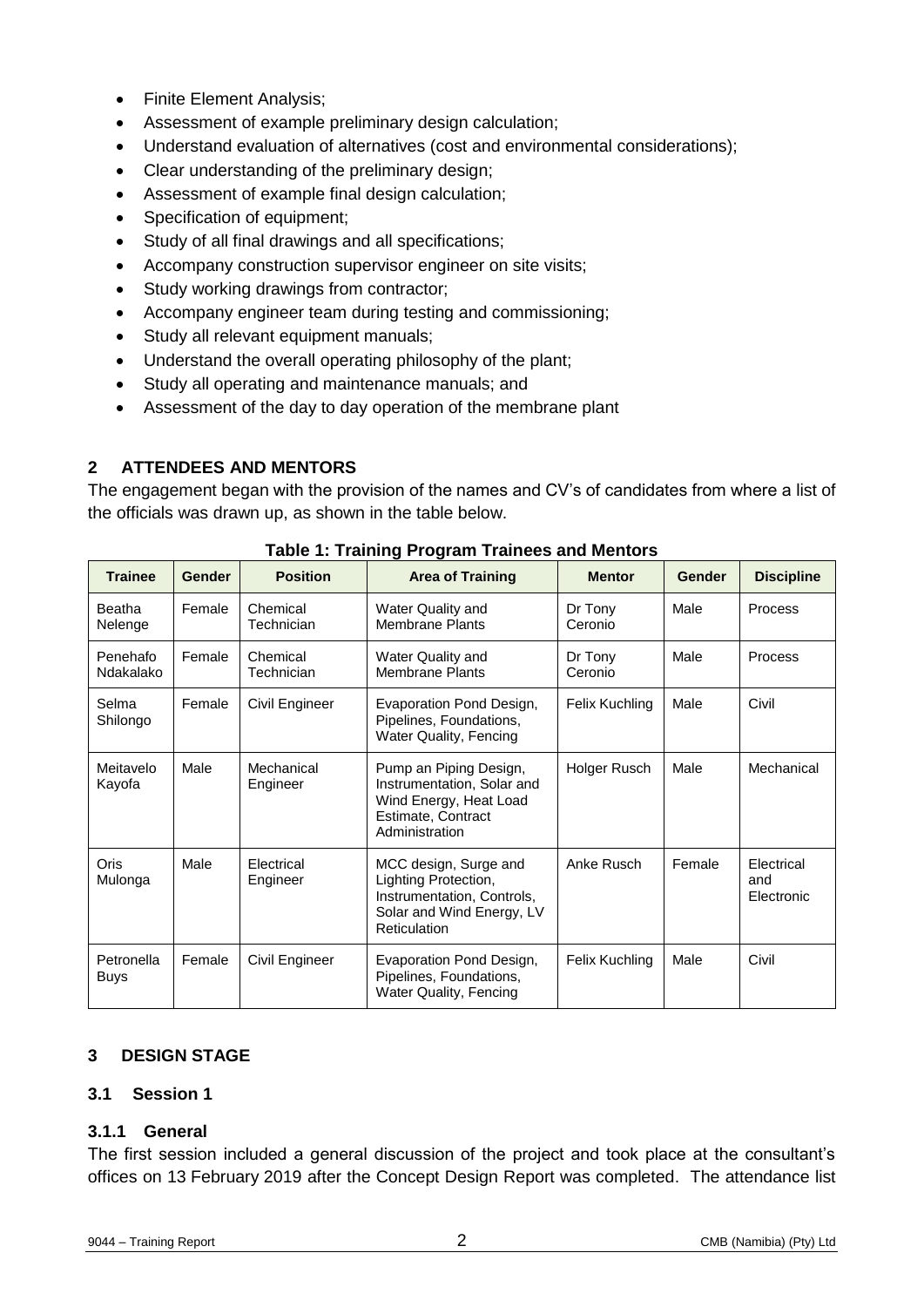is included in **Annexure A** of this report. The session included all the sectors of the water treatment plant and hybrid renewable energy plant and covered the following topics:

- Inception and Concept Design Reports
- RO Membrane Plant Introduction
- Applicable Services to the Mechanical, Electrical, Civil, and Process Installations
- Introduction to Water Quality
- Introduction to Reverse Osmosis
	- o Cross Flow Operation
	- o Mass Balances
	- o Recovery
	- o Rejection
	- o Osmotic Pressure
	- o Hydraulic Pressure
	- o Flux
- Introduction to Photovoltaic (PV) Installations
	- o Types of PV Systems
	- o Overview of Components
	- o Electrical Power Obtained
- Introduction to Wind Turbine Installations
	- o Wind Speed
	- o Overview of Components
	- o Electrical Power Obtained
- Introduction to Brine Disposal
- Introduction to Cost Analysis
	- o Net Present Value (NPV)
	- o Discount Rate
- Introduction to Ecology Analysis
	- o Carbon Footprint
	- o Energy Yield Ratio
	- o Energy Payback Time

#### <span id="page-6-0"></span>**3.1.2 Further Reading and Useful Resources**

The following reading material was provided to the participants:

- C Fritzmann, J Löwenberg, T Wintgens, T Melin, 2006. *State-of-the-art of Reverse Osmosis Desalination*, Aachen, Germany: Elsevier
- G Olsson, 2018. *Clean Water Using Solar and Wind Outside the Power Grid,* London, England: IWA Publishing
- W Tong, 2010. *Chapter 1: Fundamentals of wind energy*, Virginia, USA: WIT Press

The following useful resources were also provided:

- **PVGis** Solar Database: Worldwide database which offers TMY (Typical Meteorological Year) data, including hourly direct normal irradiance (DNI), diffuse horizontal irradiance (DHI), ambient temperature and wind speed values. [<http://re.jrc.ec.europa.eu/pvg\\_tools/en/tools.html>](http://re.jrc.ec.europa.eu/pvg_tools/en/tools.html)
- **SASSCAL WeatherNet** Weather Database: weather database of actual measured weather data for several weather stations across Namibia. [<http://www.sasscalweathernet.org/index.php>](http://www.sasscalweathernet.org/index.php)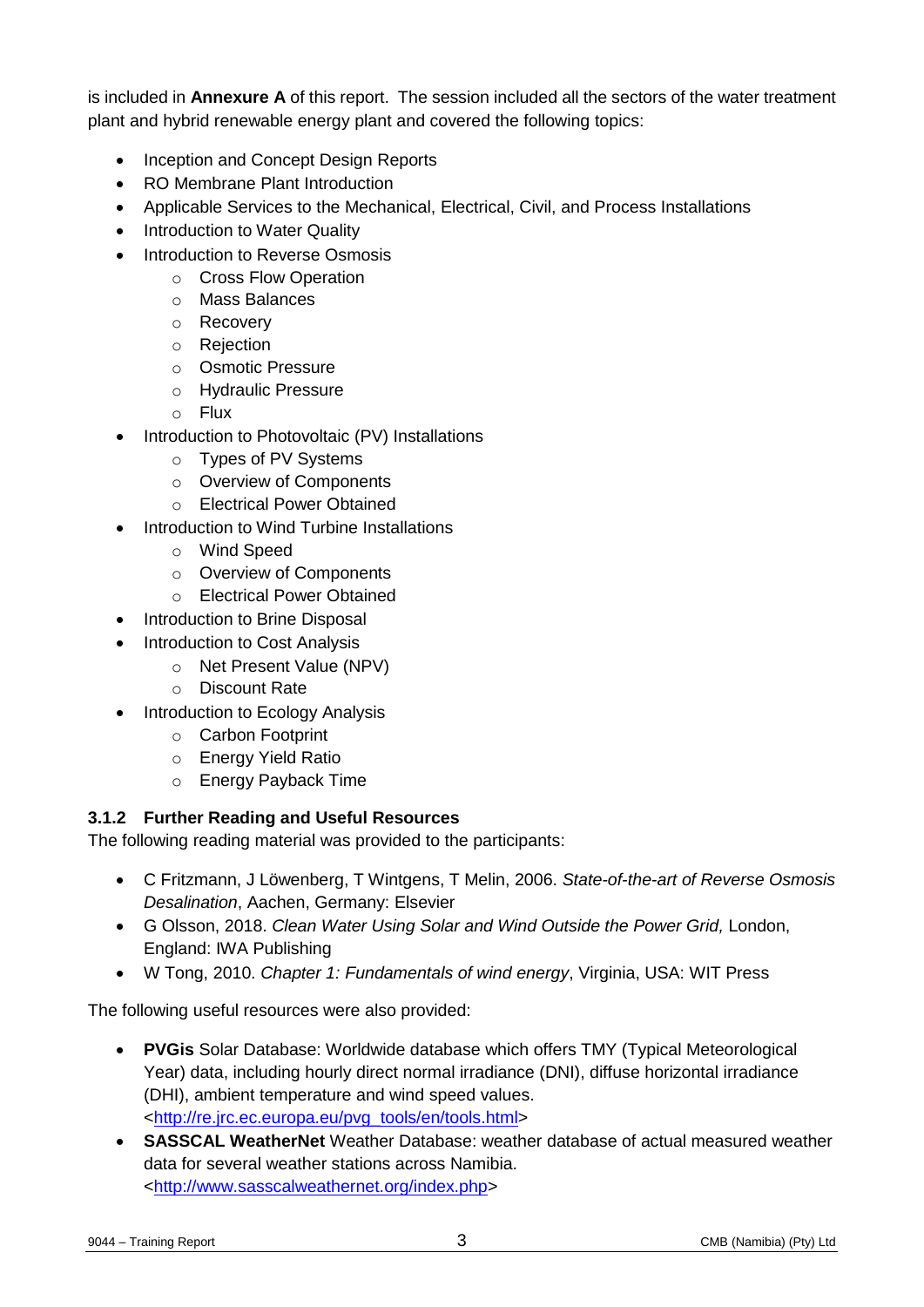#### <span id="page-7-0"></span>**3.1.3 Assignment**

Each of the different services namely: Process, Mechanical, Electrical, and Civil was given assignments. Each assignment is given in **Annexure B** as well as the assignment's evaluation.

#### <span id="page-7-1"></span>**3.1.4 Additional Courses**

The consultant also provided information on the following online courses to the trainees:

- *Nanofiltration and Reverse Osmosis in Water Treatment* by Delft University of Technology (TU Delft) online learning [<https://online-learning.tudelft.nl/courses/nanofiltration-and](https://online-learning.tudelft.nl/courses/nanofiltration-and-reverse-osmosis-in-water-treatment/)[reverse-osmosis-in-water-treatment/>](https://online-learning.tudelft.nl/courses/nanofiltration-and-reverse-osmosis-in-water-treatment/)
- *Solar Energy: Photovoltaic (PV) Systems* by Delft University of Technology / edX [<https://www.edx.org/course/solar-energy-photovoltaic-pv-systems>](https://www.edx.org/course/solar-energy-photovoltaic-pv-systems)
- *Wind Energy* by Technical University of Denmark (DTU) / Coursera [<https://www.coursera.org/learn/wind-energy>](https://www.coursera.org/learn/wind-energy)

#### <span id="page-7-2"></span>**3.2 Session 2**

#### <span id="page-7-3"></span>**3.2.1 General**

This session was completed after the preliminary design report was completed and was done separately for each service i.e. process, mechanical and electrical, and civil. These sessions took place at the consultant's offices on 20, 21, 23 and 27 May 2019. The attendance list is included in **Annexure A** of this report.

#### <span id="page-7-4"></span>**3.2.2 Process**

Generally the session went through the preliminary design of the consultant and addressed the water treatment in general which included water quality, mass flow balance, pre-treatment, membranes, post-treatment, recovery flows, etc. The results and answers of Assignment 1 and 2 were also discussed and feedback was provided to the trainees.

Furthermore the pre-treatment, in this instance granular filtration, was discussed in depth which included, pressure filtration, filtration media, backwash, etc. The trainees were given an assignment on filtration (Assignment 3).

The following additional reading material on filtration was also provided to the trainees:

- A D Ceronio, J Haarhof, 1997. *Properties of South African Silica Sand used for Rapid Filtration*, South Africa: Water SA
- J C Crittenden, 2005. *Water Treatment: Principles and Design, 2nd Edition,* J. Wiley, pp. 887-903
- A D Ceronio, J Haarhof, 1994. *Die Evaluasie van Suid-Afrikaanse Filtermedia vir Diepbedfiltrasie*

#### <span id="page-7-5"></span>**3.2.3 Mechanical and Electrical**

Generally the session went through the preliminary design of the consultant and addressed the mechanical and electrical / electronic services for the water treatment plant as well as the hybrid renewable energy plant. The results and answers of Assignment 1 and 2 were also discussed and feedback was provided to the trainees.

It was evident from our discussion that the trainees were very familiar with pump and piping designs, instrumentation design, motor control centre (MCC) design, surge and lighting protection, controls, low voltage (LV) reticulation. It was therefore decided to just discuss these in general and to put more emphasis on the other services such as renewable energy and the RO system.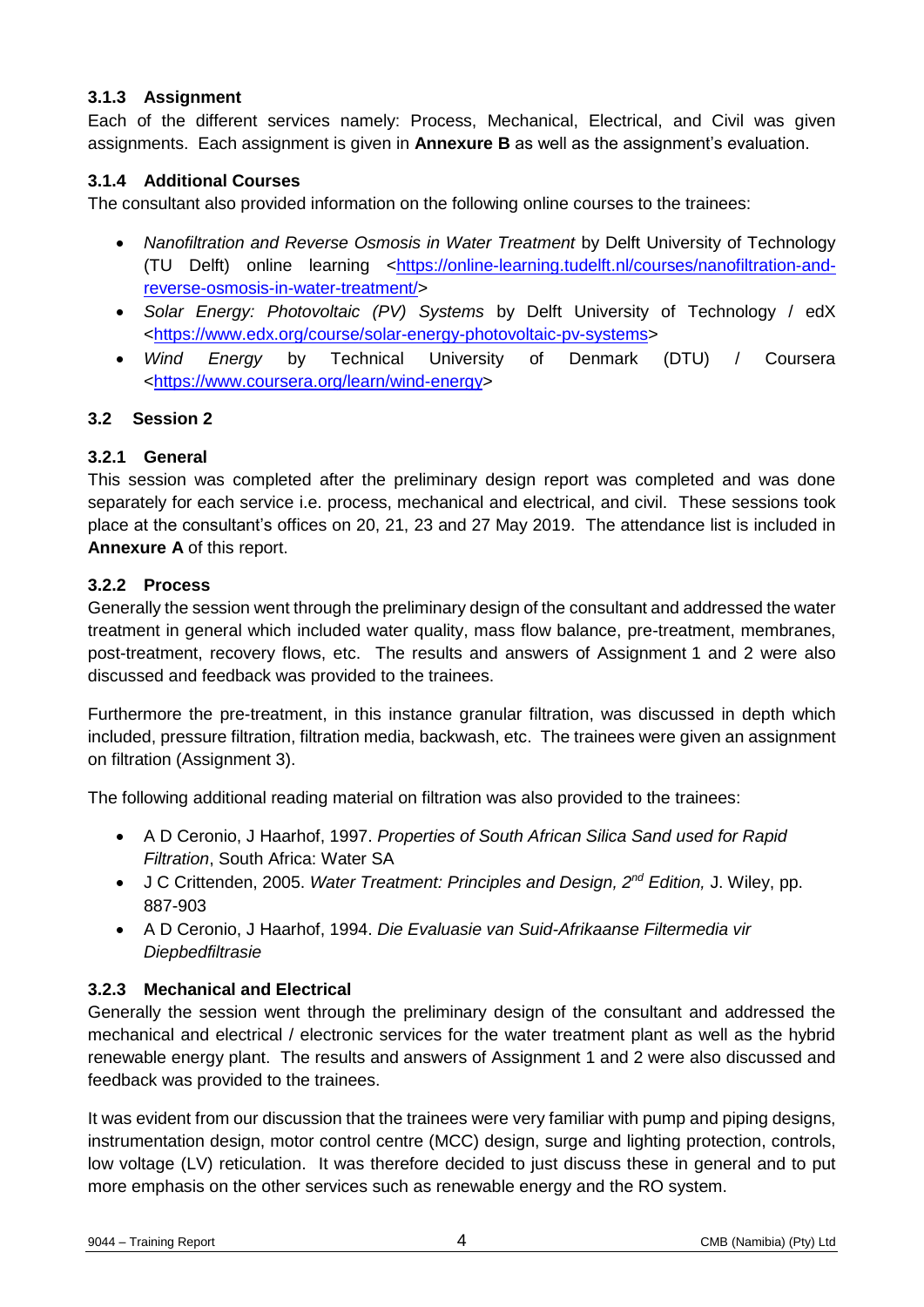Energy recovery systems for the RO plant was also discussed and reasons for why this may not be feasible for such a small plant and low brine flow. Calculations were also done on the energy recovery system for the plants which confirmed the reason for exclusion.

Innovative technologies to increase the evaporation pond efficiency were also discussed; however, most of these were also discarded due to the higher energy requirements of the technologies.

The following additional reading material was also provided to the trainees and discussed:

- A Smets, K Käger, O van Swaaij, M Zeman, 2016. *Solar Energy: The Physics and Engineering of Photovoltaic Conversion, Technologies and Systems*, England: UIT **Cambridge**
- S Hoque, T Alexander, P L Gurian, 2008. *Innovative Inland Brine Disposal Options*, American Water Works Association

#### <span id="page-8-0"></span>**3.2.4 Civil**

Generally the session went through the preliminary design of the consultant and addressed the civil design (mostly the evaporation ponds). The pond liner material and alternatives were also discussed in detail and the trainee provided details on alternatives to the consultant.

The following additional reading material on filtration was also provided to the trainees:

- B Ladewig, B Asquith, 2012. *Desalination Concentrate Management Capter7: Evaporation Ponds*, Springer, pp. 49-57
- M Ahmed, W H Shayya, D Hoey, A Mahendran, R Morris, J Al-Handaly, 2000. *Use of Evaporation Ponds for Brine Disposal in Desalination Plants*, Elsevier

#### <span id="page-8-1"></span>**3.3 Session 3**

#### <span id="page-8-2"></span>**3.3.1 Process**

Generally the session was allocated for the process services of the water treatment plant. The attendees attended the session at the consultant's offices on 19 July 2019. The attendance list is included in **Annexure A**. However, the mentor, Tony Ceronio, completed the session via video conferencing. The consultant went through the final design and put emphasis on the membrane process. The following topics were addressed:

- Preliminary selection of membrane material
- Membrane pre-treatment
- First order membrane plant design
- Membrane design using software

A link to download the membrane selection software as well as the manual was provided to the trainees.

The trainees were given an assignment on the reverse osmosis process (Assignment 4). The assignment is given in **Annexure B** as well as the assignment's evaluation.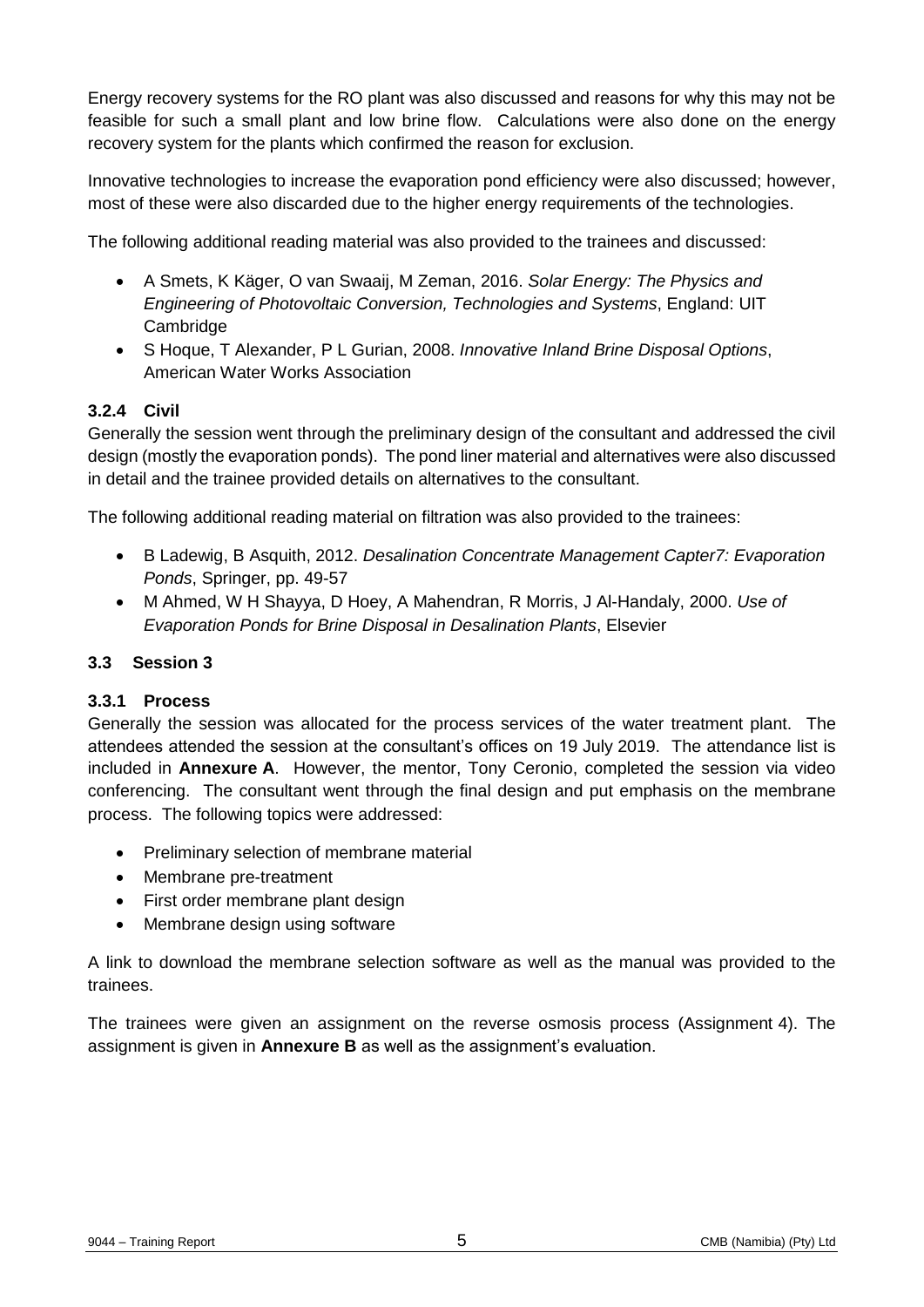#### <span id="page-9-0"></span>**4 CONSTRUCTION AND SUPERVISION STAGE**

#### <span id="page-9-1"></span>**4.1 Session 4**

#### <span id="page-9-2"></span>**4.1.1 General**

Two sessions were held one for civil engineering and one for mechanical and electrical engineering. This took place on 24 and 30 January 2021 respectively; refer to **Annexure A** for attendance lists.

#### <span id="page-9-3"></span>**4.1.2 Civil**

Generally the session went through the final design of the evaporation ponds in detail and the optimisation of the ponds' sizes and number of ponds required. This was more a design session; however, was done after the contractor was appointed and therefore discussed under the construction stage.

The trainee was provided with an assignment, which is again included under **Annexure B**.

#### <span id="page-9-4"></span>**4.1.3 Mechanical and Electrical**

For this session the trainees indicated that they are interested on the project management part of the projects and the discussions revolved around earned value management (EVM). The trainees were provided with the contractor's Gantt chart as well as completed bill of quantities to complete the EVM, as discussed.

The trainees were also provided with and assignment with regards to EVM. The assignment and evaluation on the feedback are included in **Annexure B**.

During the discussions reference was made to the following:

 J Rakos, 2005. *The Practical Guide to Project Management Documentation*, John Wiley and Sons, pp. 226-232

#### <span id="page-9-5"></span>**4.2 Session 5**

#### <span id="page-9-6"></span>**4.2.1 General**

Again this session was about the detail structural design of steelworks of the plants; however, was done after the construction commencement. As the trainees were familiar with water projects, due to the nature of their everyday work, they requested that the session revolve around an unfamiliar subject which was also part of the plants. Finite element analysis (FEA) was proposed and accepted as an alternative subject.

Two trainees were interested and the session took place at the offices of the consultant on 18 February 2020. The attendance list is included in **Annexure A**.

The discussion was mostly about using FEA software to solve solid mechanic problems. The trainees were provided with and assignment with regards to FEA. The assignment and evaluation on the feedback are included in **Annexure B**.

The consultant also provided information on the following online course to the trainees:

 *Hands-on Introduction to Engineering Simulations* by Cornell University / edX [<https://www.edx.org/course/a-hands-on-introduction-to-engineering](https://www.edx.org/course/a-hands-on-introduction-to-engineering-simulations?index=product&queryID=df32904729be127cf08c70b39bc6a391&position=1)[simulations?index=product&queryID=df32904729be127cf08c70b39bc6a391&position=1>](https://www.edx.org/course/a-hands-on-introduction-to-engineering-simulations?index=product&queryID=df32904729be127cf08c70b39bc6a391&position=1)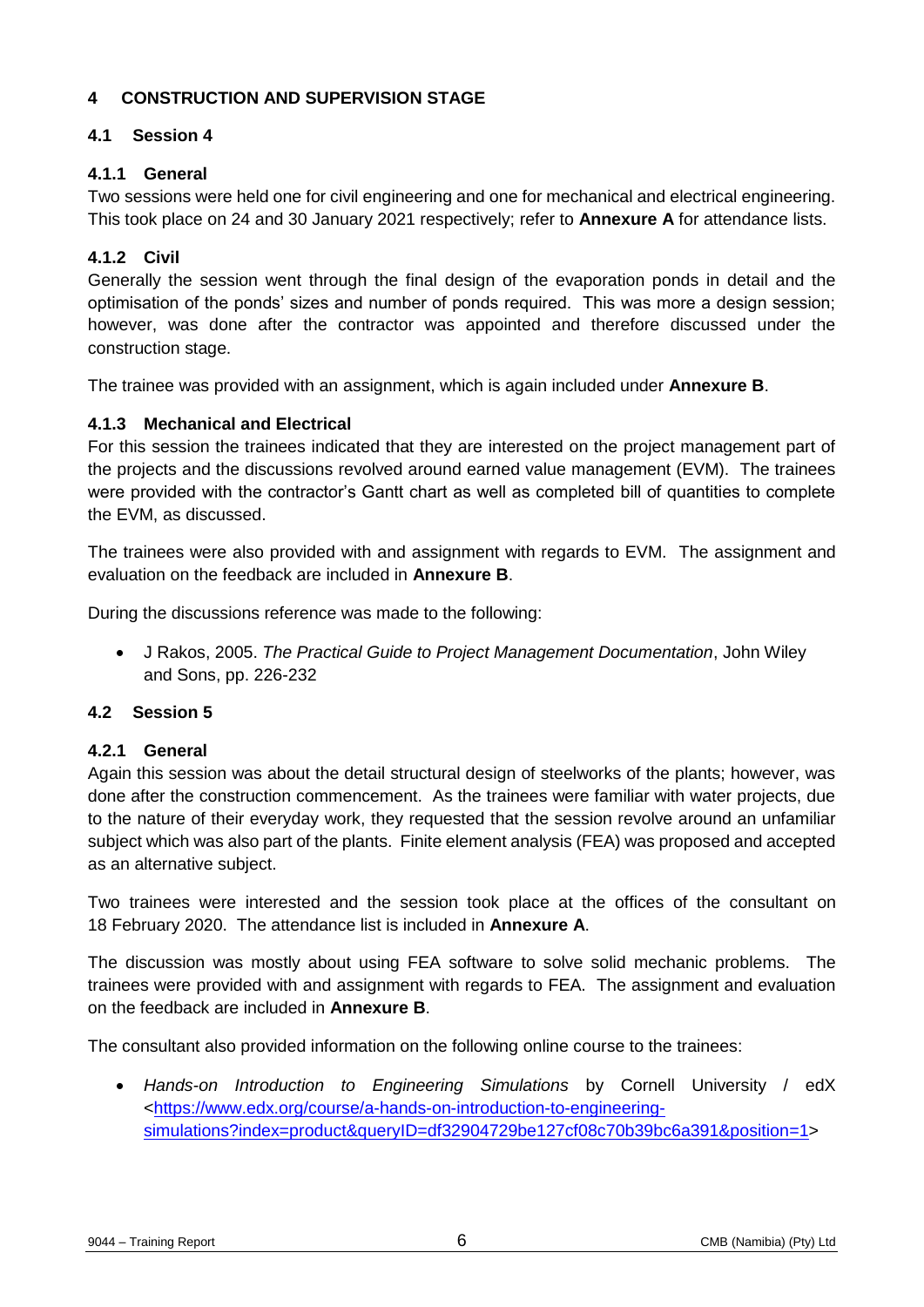#### <span id="page-10-0"></span>**4.3 Supervision**

#### <span id="page-10-1"></span>**4.3.1 Grünau**

Most of the water treatment and renewable hybrid energy plant was constructed in Windhoek. This was convenient for all the trainees and regular visits were made to the plant construction to inspect the container. This was approximately done for every month while the containerised plant was assembled in Windhoek.

Once the container was moved the trainees frequently visited the site during the construction period when site contract meetings took place. All trainees were invited to site meetings and as mentioned before most attended the site meetings.

During these visits and meetings the trainees where taken through the different services and everything was explained to them. There was also question and answer sessions where the consultant and contractor tried to answer all questions from the trainees.

Trainees also attended the SCADA / Reporting demonstrations by the contractor.

Again the trainees were already well educated on water treatments plants due to their past experience and day to day work activities.

#### <span id="page-10-2"></span>**4.3.2 Bethanie**

Unfortunately the Bethanie plant had been constructed on site due to the size of the plant and most of the site visits were missed by the trainees due to other previous engagements and because of the travel restrictions due to the COVID pandemic.

Trainees did attend virtual site / contract meetings; however, as mentioned before due to the above mentioned unfortunate events actual time spend at the construction site were very low.

Also the two plants are very similar with only the scale being different it is assumed that most of the trainees' questions where already answered during the construction of the Grünau project since the Bethanie project lagged the Grünau one.

#### <span id="page-10-3"></span>**4.3.3 Commissioning**

The commissioning / final report was also provided to NamWater for information. An informal session with one of the process trainees was also scheduled with regards to the verification that the water treatment plant is running according to the design parameters on 13 August 2021. During the meeting the final report of Grünau was discussed and the plant operation with regards to the normalised pressures, normalised flows and normalised total dissolved solids (TDS) were discussed. It was agreed that the trainee will also check the logged data from Bethanie and the results will be compared to that of the consultant.

#### <span id="page-10-4"></span>**5 INFORMAL TRAINING SESSIONS**

Several informal training sessions took place either during informal scheduled sessions, e-mail, or video conferencing during the project period where questions were answered, assignments were discussed, and other alternative design and processes were discussed

#### <span id="page-10-5"></span>**6 CONCLUSION**

The project was a learning experience to all; the consultant included, and valuable experience was obtained and transferred. It was clear that the trainees already had good experience in the field of water treatment and auxiliary processes due to the nature of their daily work and previous projects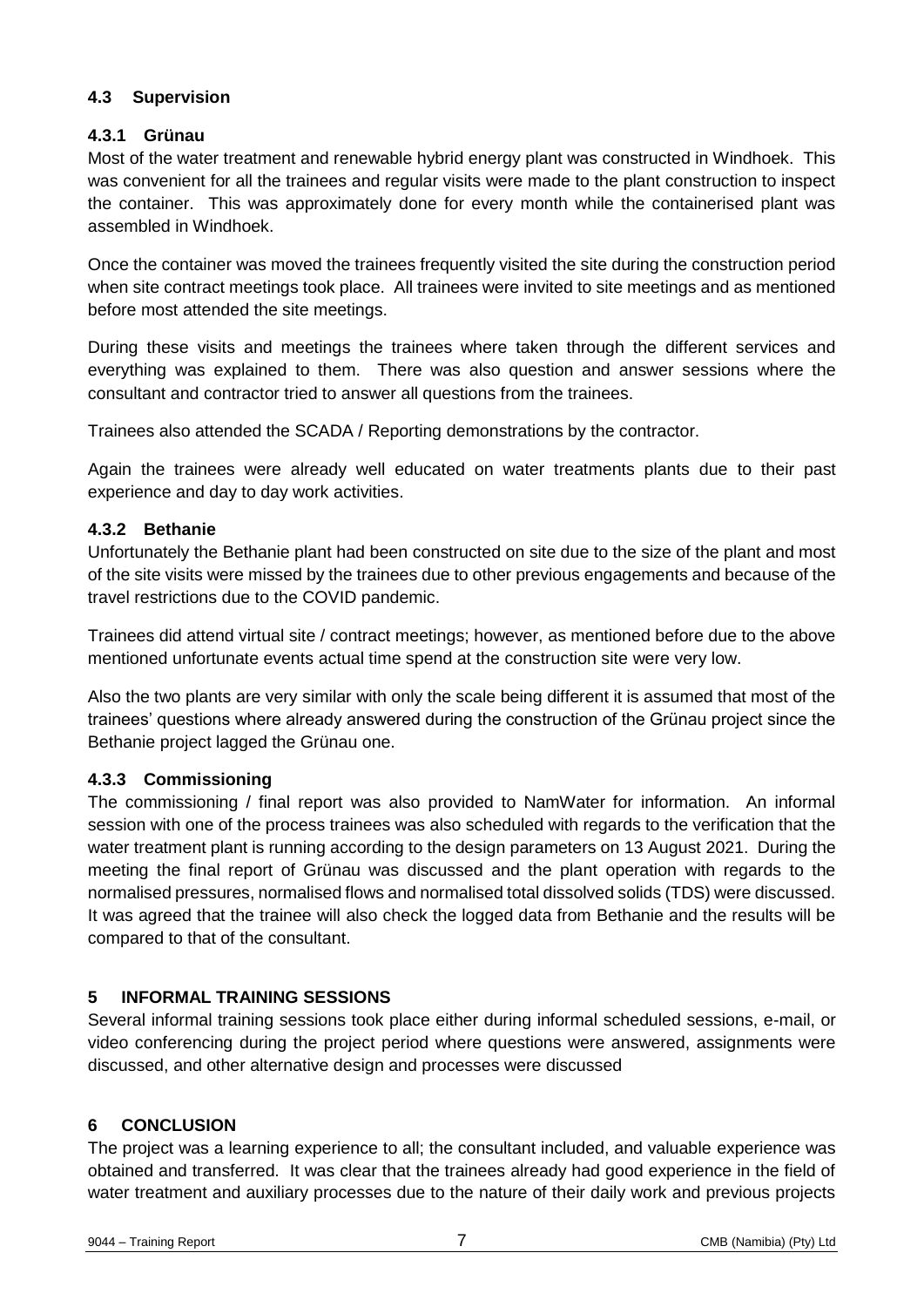completed. The project gave the trainees the opportunity to reiterate the experience already obtained and to learn something new especially with regards to renewable energy supplies and membrane technology.

The assignment feedback was in general fair with several assignments not completed due to the trainees other work commitments. However, the feedback that was returned showed that the trainees had excellent understanding of the tasks and the assignments were completed well.

As mentioned before the consultant also obtained invaluable experience during the project. Not just because of the nature of the work but also during the interaction between the consultant and the trainees. The consultant also build a good relationship with the trainees and any further queries the trainees may have on the project or other similar projects would happily be answered or tried to be answered by the consultant.

In conclusion the consultant is under the opinion that the project did meet the objective to provide invaluable experience on the renewable energy RO plants, especially in a drought stricken country such as Namibia.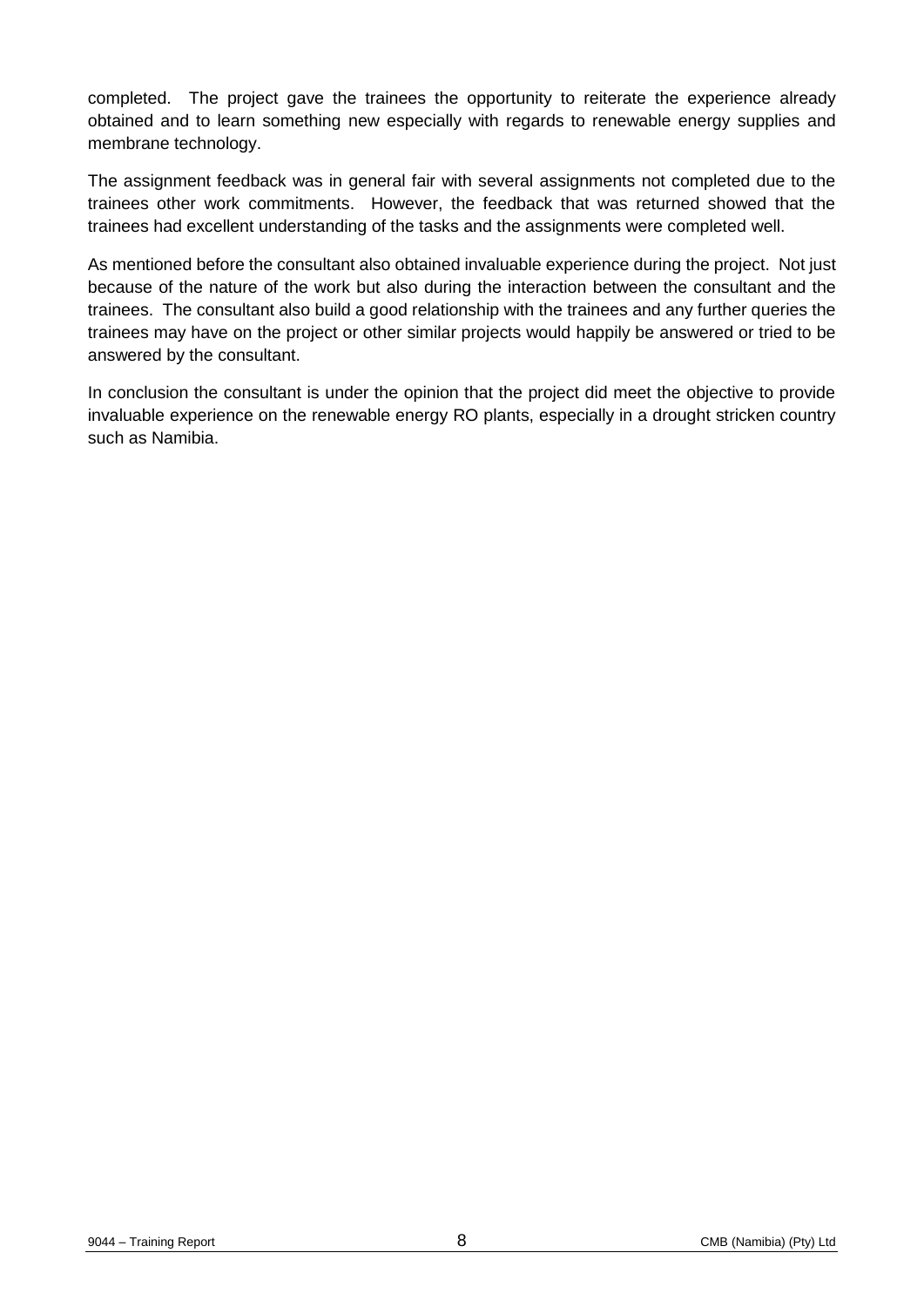#### **TRAINING REPORT**

#### **DESIGNING, TENDER COMPILATION, CONSTRUCTION SUPERVISION AND COMMISSIONING OF PILOT GROUNDWATER DESALINATION PLANTS AT GRÜNAU AND BETHANIE WATER SUPPLY SCHEMES, //KARAS REGION**

#### **REPORT APPROVAL**

This training report is submitted to the Head: Research and Development as a deliverable under project, Pilot Desalination Plants Using Renewable Energy Phase 2 (C-HGMO315).

....................................................................... **Project Manager: Programme Management**

**Date:** ...................................

This training report has been completed to the satisfaction of the Research and Development Department in accordance with the requirements of the project and I support the recommendations contained in this report.

....................................................................... **Head: Research and Development**

**Date:** ...................................

This training report has been discussed by interested parties within NamWater and the recommendations contained in the report are approved by NamWater.

....................................................................... In the capacity of **Chair: Progress Meeting**

**Date:** ...................................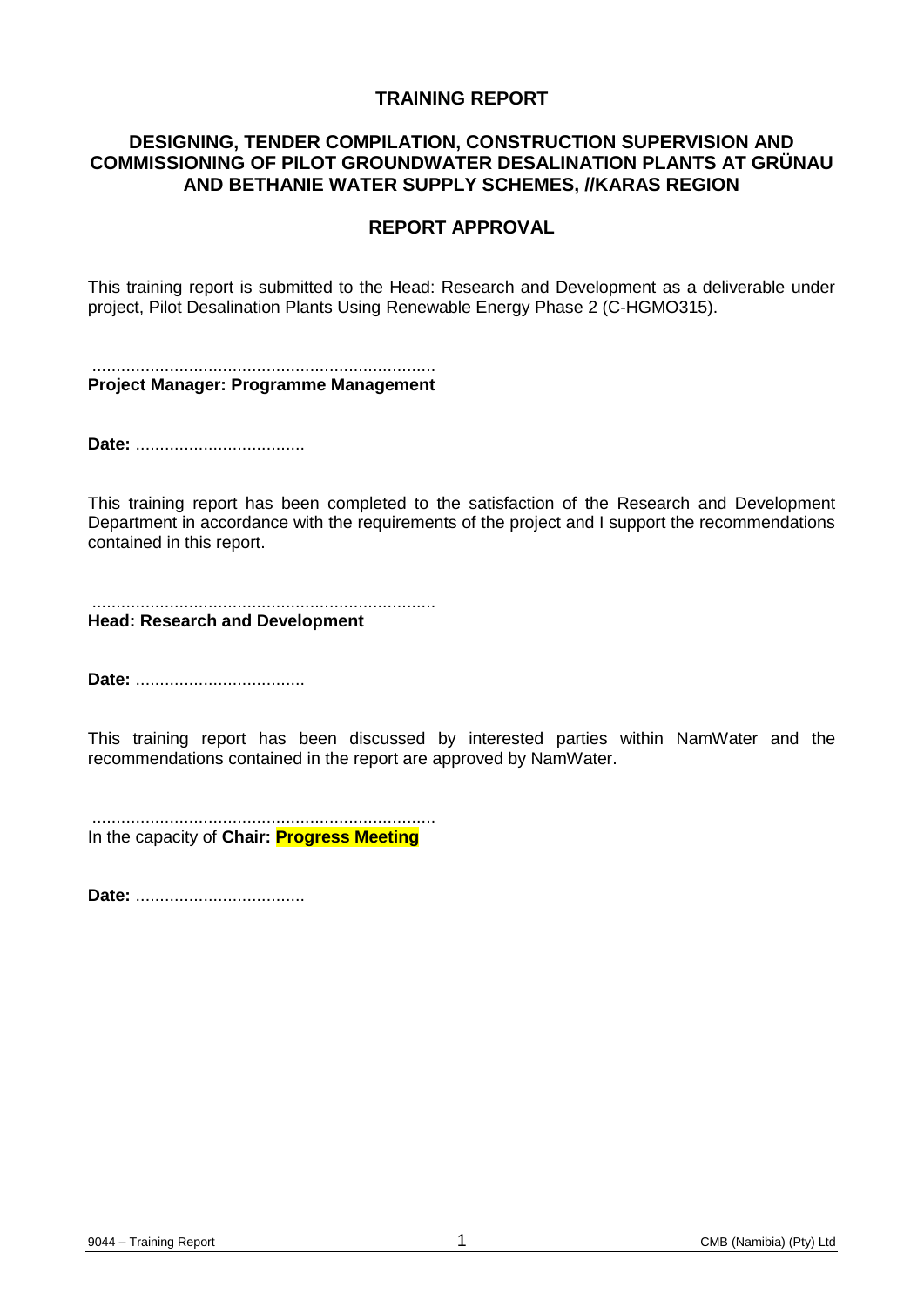# ANNEXURE A: ATTENDANCE LISTS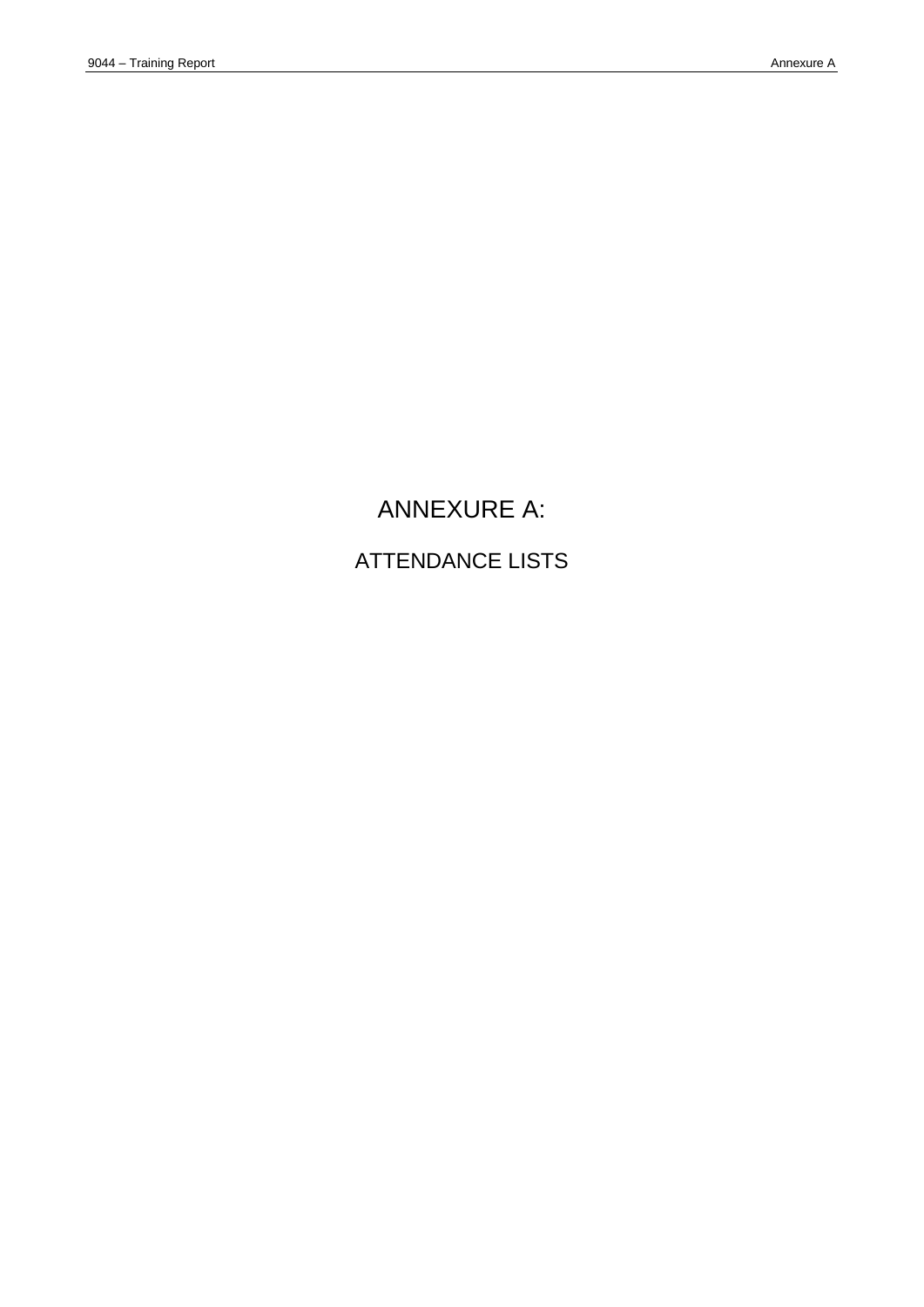# ANNEXURE B:

# ASSIGNMENTS AND MENTOR EVALUATIONS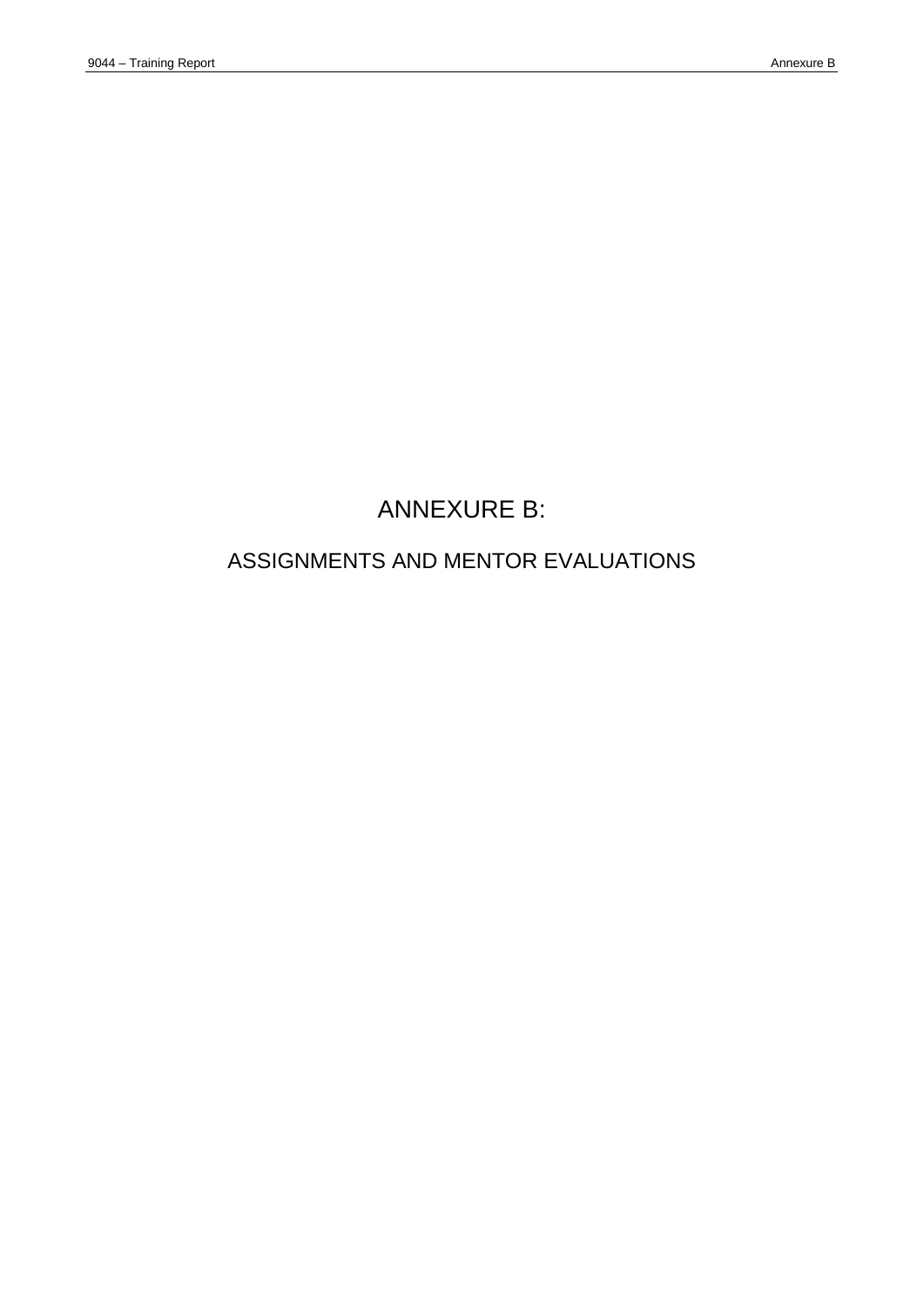#### **PROCESS**

#### **Assignment 1**

1. Calculate the allowable percentage blend water to meet the minimum Namibian National Standard (DWAF, 2011) assuming recovery rates from the RO of 65 %, 75 %, and 95 %. The flow rates and water quality reports can be found in the concept design report.

*Feedback from trainees was provided to the client electronically.*

#### **Evolution of Assignment 1 by Mentor:**

| <b>Description</b>                 | <b>Not</b><br><b>Completed</b> | Poor | Fair | Good | <b>Excellent</b> |
|------------------------------------|--------------------------------|------|------|------|------------------|
| 1. Understanding of the Assignment |                                |      |      |      | v<br>Λ           |
| 2. Trainees' Feedback              |                                |      |      |      |                  |
| 3. Brief Summarized Report         |                                |      |      |      |                  |
| Presentation<br>4.                 |                                |      |      |      |                  |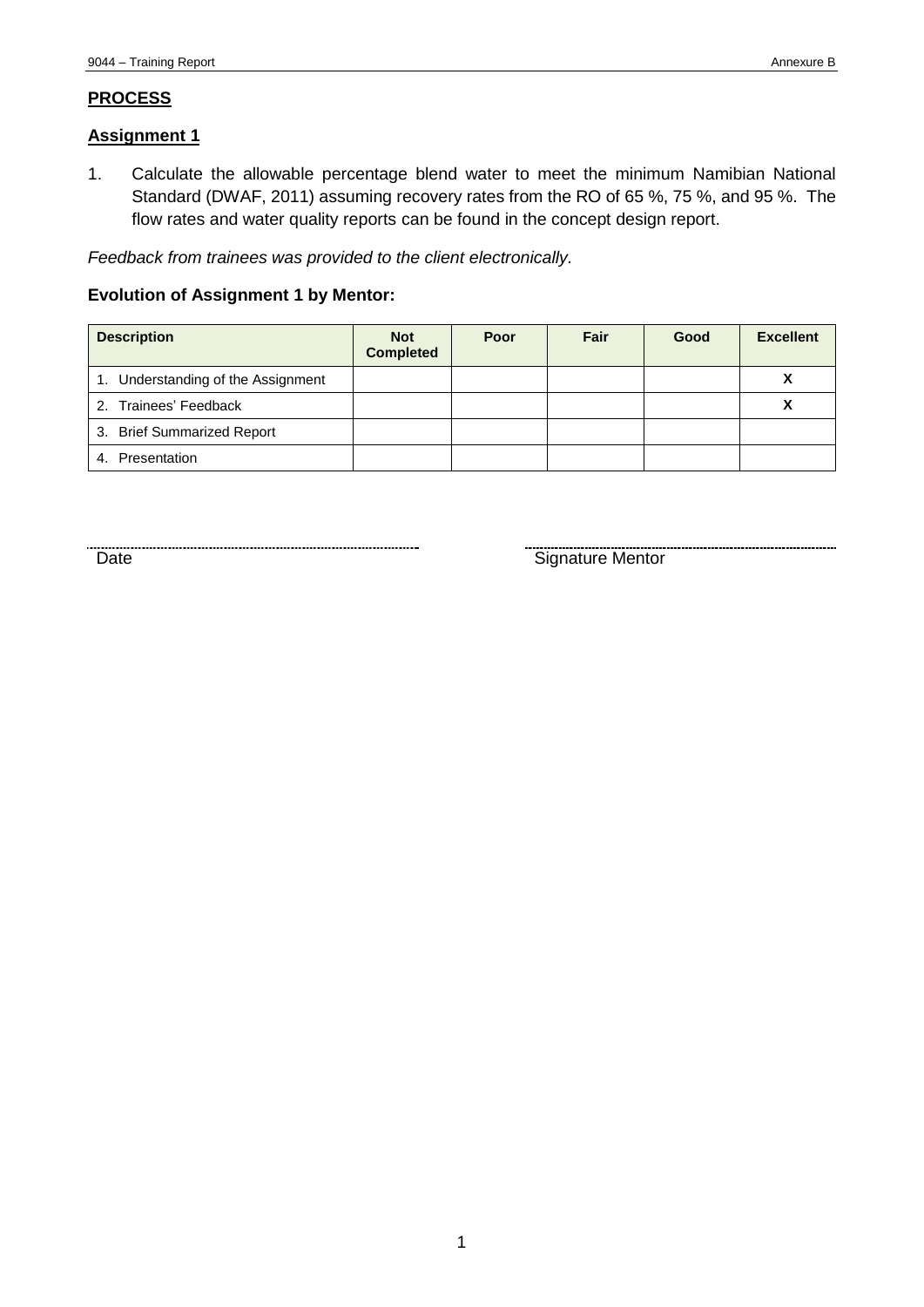#### **a) Percentile calculations**

Use the water quality data for Grünau (as attached). By deriving percentile values for various intervals (50th, 75th, 90th, 95th and 99th percentiles), evaluate and compare the turbidity data for each of the following scenarios:

- All of the turbidity data combined
- Separately for each of the sample points (Reservoir, WW23404, WW23405, WW23406, WW23407, WW33890 and WW33891)

Given the analysis performed above with respect to turbidity only, postulate risk scenarios in the Grünau system resulting in non-compliance and the possible interventions that can be employed.

#### **b) Membrane plant sizing**

The diagram below is a first order description of the Grünau. The following applies for the purposes of this exercise:

- Raw feed is limited to 47.5 m<sup>3</sup>/d
- $\bullet$  The demand is 36 m<sup>3</sup>/d
- Filter wash and waste is expected to be 5 % of the flow through the filter.
- Brine discharge from the membrane can vary between 15 and 40 % of the flow through the membrane. Membrane recovery will therefore vary between 60 to 85%.
- 5 % of the membrane production will be needed to rinse the membrane on shut-down.
- A further 5 % of membrane production will be needed for chemical make-up and onsite usage
- The F- level in the raw feed is 3.0 mg/l.



Determine the minimum membrane recovery that must be achieved in order to meet the consumers demand under the following conditions:

• The F- concentration in the membrane permeate is 0.2 mg/l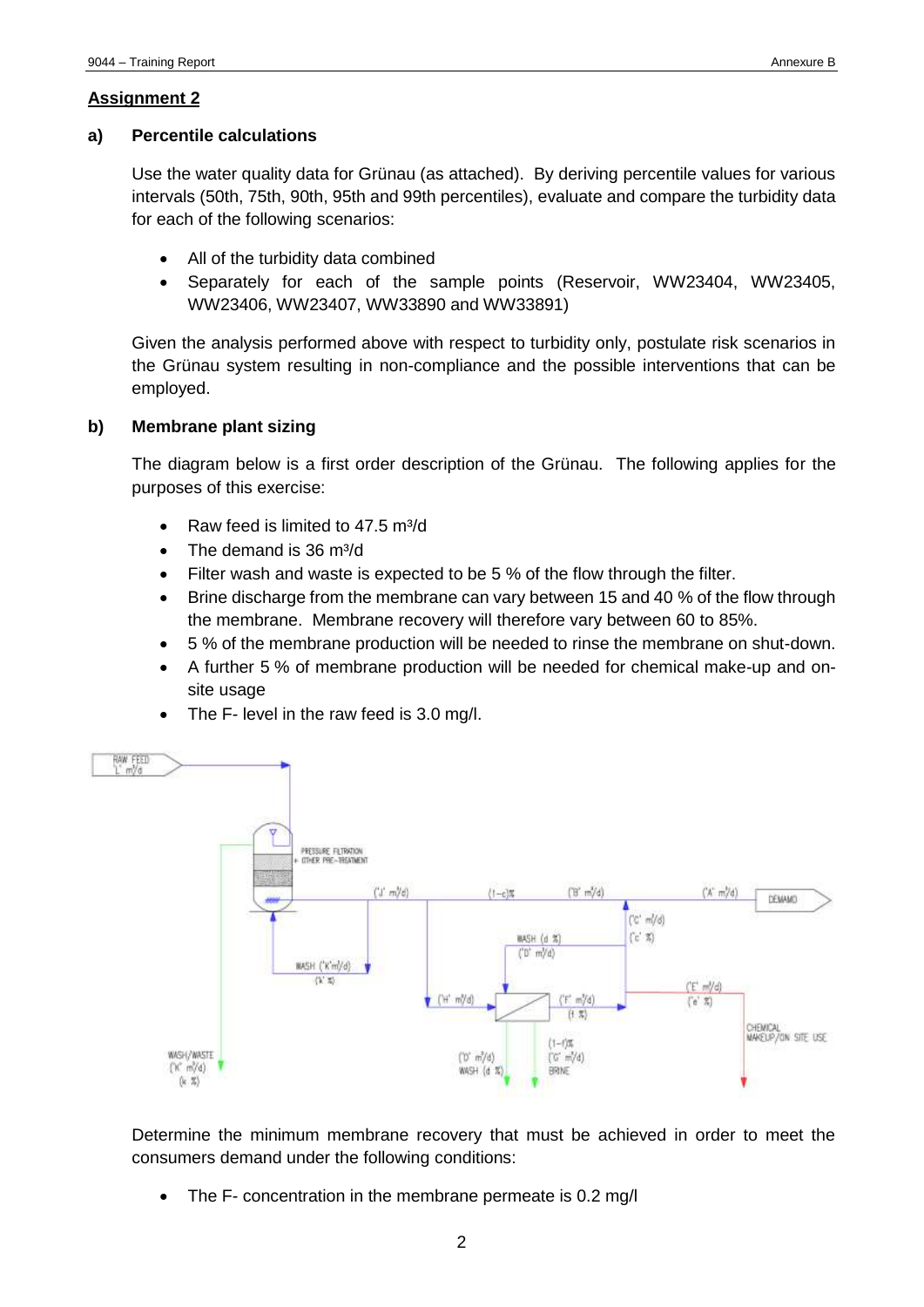- The F- concentration in the membrane permeate is 0.6 mg/l
- Provide the hydraulic balance for the two cases investigated. This is, provide the values for A, B, C, D, E, F, G, H, J, K and L.

*Feedback from trainees was provided to the client electronically.*

#### **Evolution of Assignment 2 by Mentor:**

| <b>Description</b>                 | <b>Not</b><br><b>Completed</b> | Poor | Fair | Good | <b>Excellent</b> |
|------------------------------------|--------------------------------|------|------|------|------------------|
| 1. Understanding of the Assignment |                                |      |      |      |                  |
| 2. Trainee's Feedback              |                                |      |      |      |                  |
| 3. Brief Summarized Report         |                                |      |      |      |                  |
| 4. Presentation                    |                                |      |      |      |                  |

Date **Signature Mentor** Signature Mentor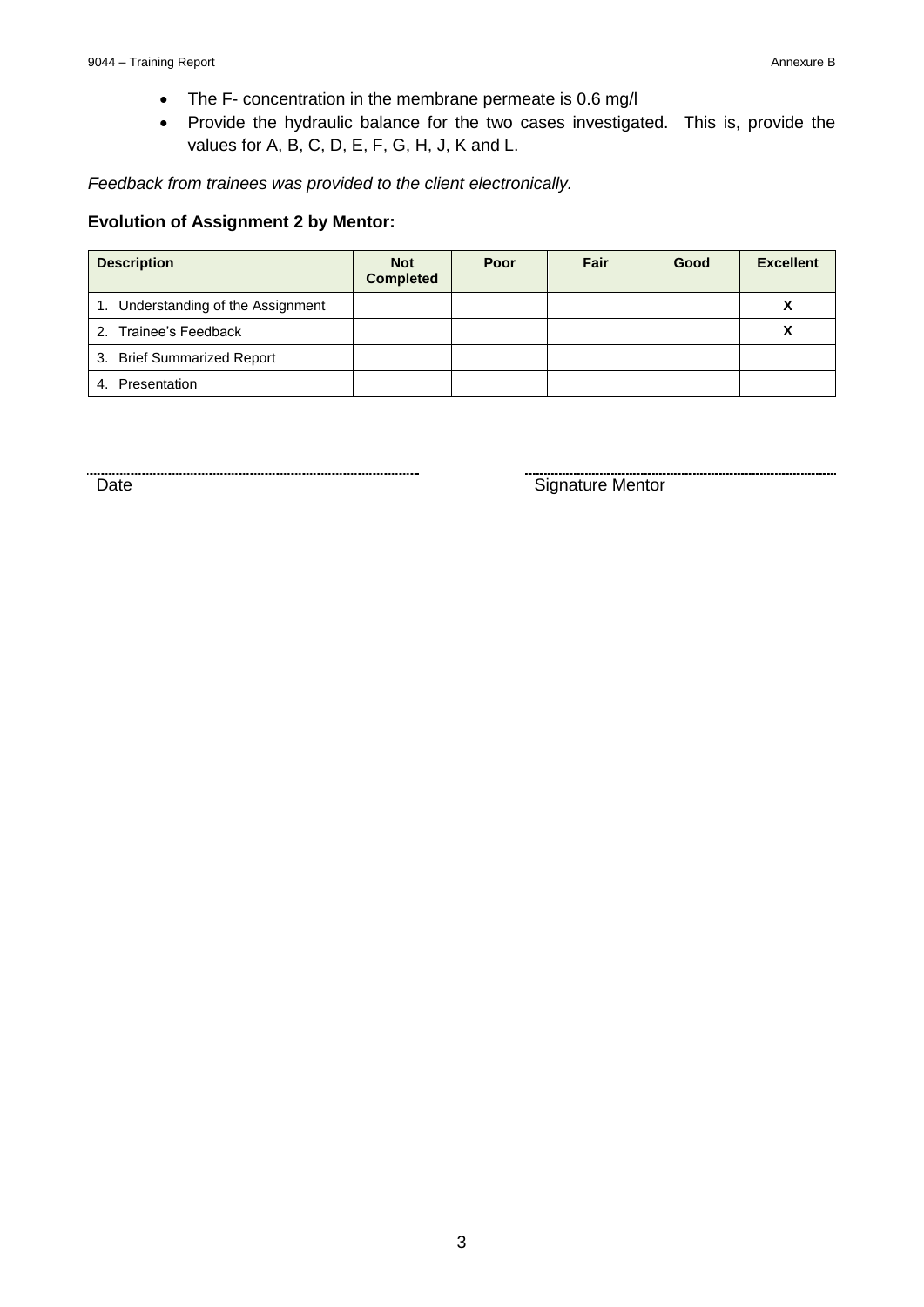Instructions:

- Study the WaterSA paper on the properties of South African silica sand as used in rapid gravity filtration. Also refer the WRC report No 472/1/94 for additional information.
- Study the extract from "Water Treatment Principles and Design Second edition"
- You are also welcome to use other references as long as these are referenced in your response.

Using the information found in these documents or other references, answer the questions below using the media grading data (below) as typically received from a laboratory:

|                                  | Sample 1         | Sample 2         |
|----------------------------------|------------------|------------------|
| <b>Sample</b><br>mass            | 156.09 g         | 143.09 g         |
| <b>Sieve</b><br>aperture<br>(mm) | Mass<br>retained | Mass<br>retained |
| 1.40                             | 0.09             | 0.00             |
| 1.18                             | 5,66             | 0.14             |
| 1.000                            | 61.76            | 7.15             |
| 0.850                            | 49.14            | 25.74            |
| 0.710                            | 29.73            | 35.75            |
| 0.600                            | 6.55             | 45.55            |
| 0.500                            | 1.90             | 35.54            |
| 0.425                            | 0.48             | 5.72             |
| Pan                              | 0.16             | 0.14             |

Additionally the laboratory has advised that:

- the porosity  $(\epsilon)$  of the media grains is 0.55, and
- the density of the silica  $(p_s)$  is 2 650 kg/m3.

#### **a) Media size characteristics**

- i. Derive a media grading curve in order to determine the effective size and uniformity coefficient.
- ii. Comment on the weight loss during the grading analysis. Is this acceptable?
- iii. Using the relationships established by Wen & Yu (1966) as described in the references provided, determine the sphericity of the media (ψ) for the media samples.
- iv. Is there a problem with the concept of media grain sphericity? Please expand.
- v. Assume the media bed made up of these media samples can be described of 5 discrete layers, each of equal depth and consisting respectively of 20% of the media mass. By reading the media sizes for  $d_0$ ,  $d_{20}$ ,  $d_{40}$ ,  $d_{60}$ ,  $d_{80}$  and  $d_{100}$  from the curves you have prepared, determine the geometric mean  $(d<sub>g</sub>)$  size for each of the layers. Do this for each media grading.
- vi. Does Namwater have an internal silica media specification it uses to top up media on its current plants? If so, compare both samples to the specification and advise how this compares with the Namwater specification.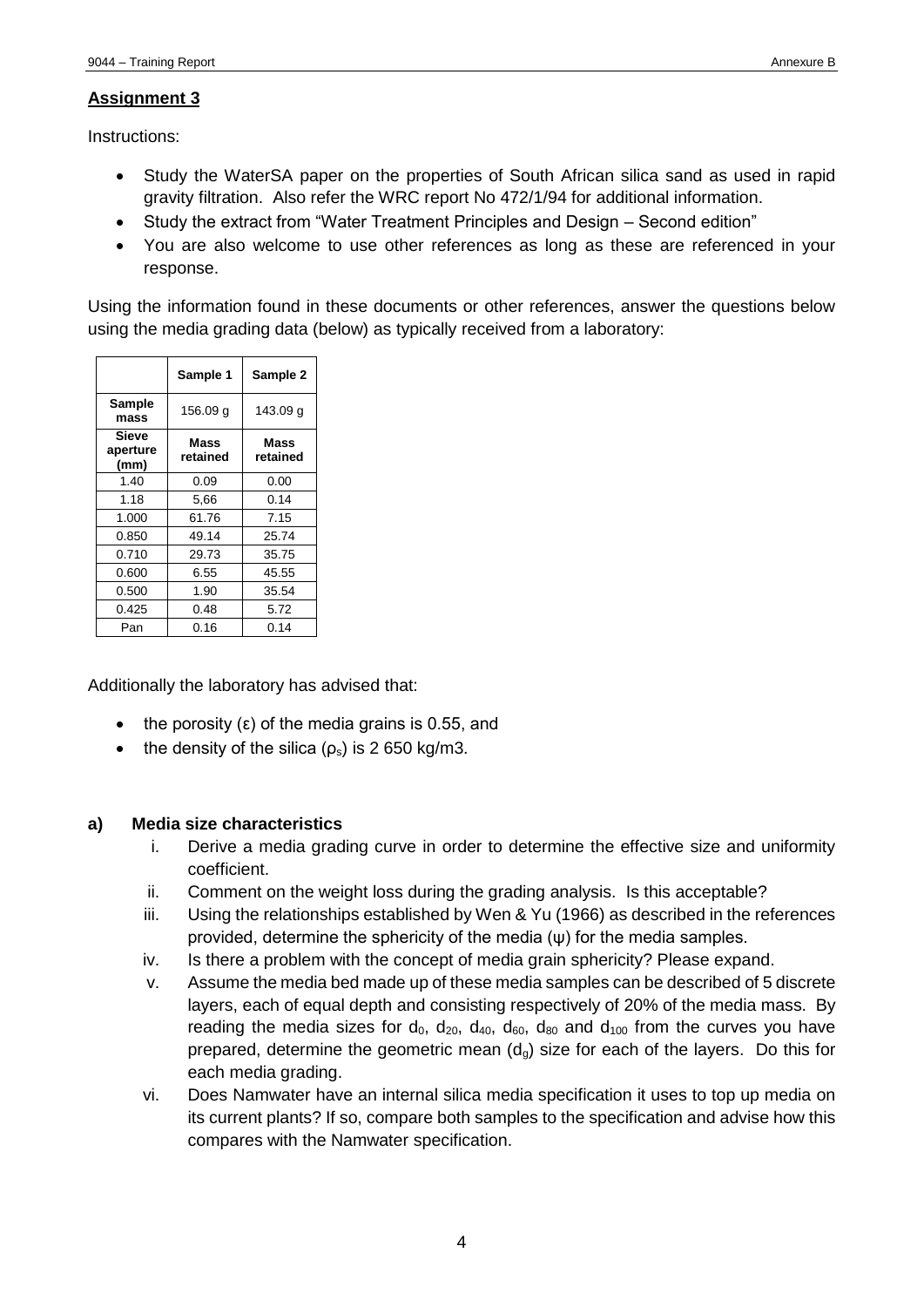#### **b) Energy loss during filtration**

Using the Ergun equation from the WaterSA article develop a spreadsheet to calculate the energy loss in the filter media based on the following assumptions:

- Assume the filter bed depth is 0.8 m.
- Use the values for  $ε$ ,  $ψ$ , and  $d<sub>g</sub>$  determined in the preceding calculations.
- Use the Ergun equation to calculate energy loss.

Tip – the calculation will done by dividing the bed into 5 layers (as per 3a) and using  $d_q$  for each layer. The energy loss will then be made up of the 5 losses which occur in series.

- i. Determine the clean bed energy losses for both media samples at 5 m/hr, 7.5 m/hr and 10 m/hr. Assume a water temperature of 20°C in all cases. Tabulate and graph the results. Comment on the effect of filtration rate on energy loss.
- ii. Use only the first sample grading and repeat the clean bed energy loss calculation for 10°C, 15°C, 20°C and 25°C at 5 m/hr. Tabulate and graph the results. Comment on the effect of temperature on energy loss.
- iii. Assume the bed is over compacted due to uncontrolled and rapid media settling or surge in the system resulting in a  $\varepsilon_{\rm mf}$  of 10 % from your initial value. Determine new clean bed energy losses on the same basis as question 3.b.i above. Only do this calculation for the first media grading. Comment on the effect of porosity on clean bed energy loss.

#### **c) Minimum fluidisation velocities (vmf)**

Media size, media density and water temperature impact on  $v_{\text{mf}}$ . The  $v_{\text{mf}}$  of filter media can be determined using various methods of which the Galileo number approach is one – this however leads to the need to develop iterative solutions. Set up a spreadsheet using the approach presented in "Water Treatment Principles and Design". Use the spreadsheet to calculate and investigate the above mentioned variables in the following manner:

- i. Determine the v<sub>mf</sub> for a 0.5 mm, 0.75 mm and 1.0 mm silica grain at 20<sup>o</sup>C ( $\rho_s$  = 2650 kg/m<sup>3</sup>).
- ii. Determine the v<sub>mf</sub> for a 0.5 mm, 0.75 mm and 1.0 mm anthracite grain at 20<sup>o</sup>C ( $\rho_s$  = 1400 kg/ $m^3$ ).
- iii. Determine the v<sub>mf</sub> for a 0.75 mm silica grain ( $ρ_s = 2650$  kg/m<sup>3</sup>) at 5, 10, 15, 20 and 25<sup>o</sup>C.
- iv. Comment on the effect of media size, density and water temperature on  $v_{\text{mf}}$ .

#### **d) Bed expansion**

The principles of filter media hydraulics are different before and after  $v_{\text{mf}}$ .

- v. Explain briefly what happens with filter media bed porosity as the backwash rates increases from below  $v_{\text{mf}}$  to beyond  $v_{\text{mf}}$ .
- vi. Explain briefly what happens with the total energy loss across a bed as the backwash rates increases from below  $v_{\text{mf}}$  to beyond  $v_{\text{mf}}$ .
- vii. Develop a spreadsheet and calculate the expanded bed depth at a backwash velocity of 30 m/hr for both media samples at 15°C and 25°C. Use the method prescribed in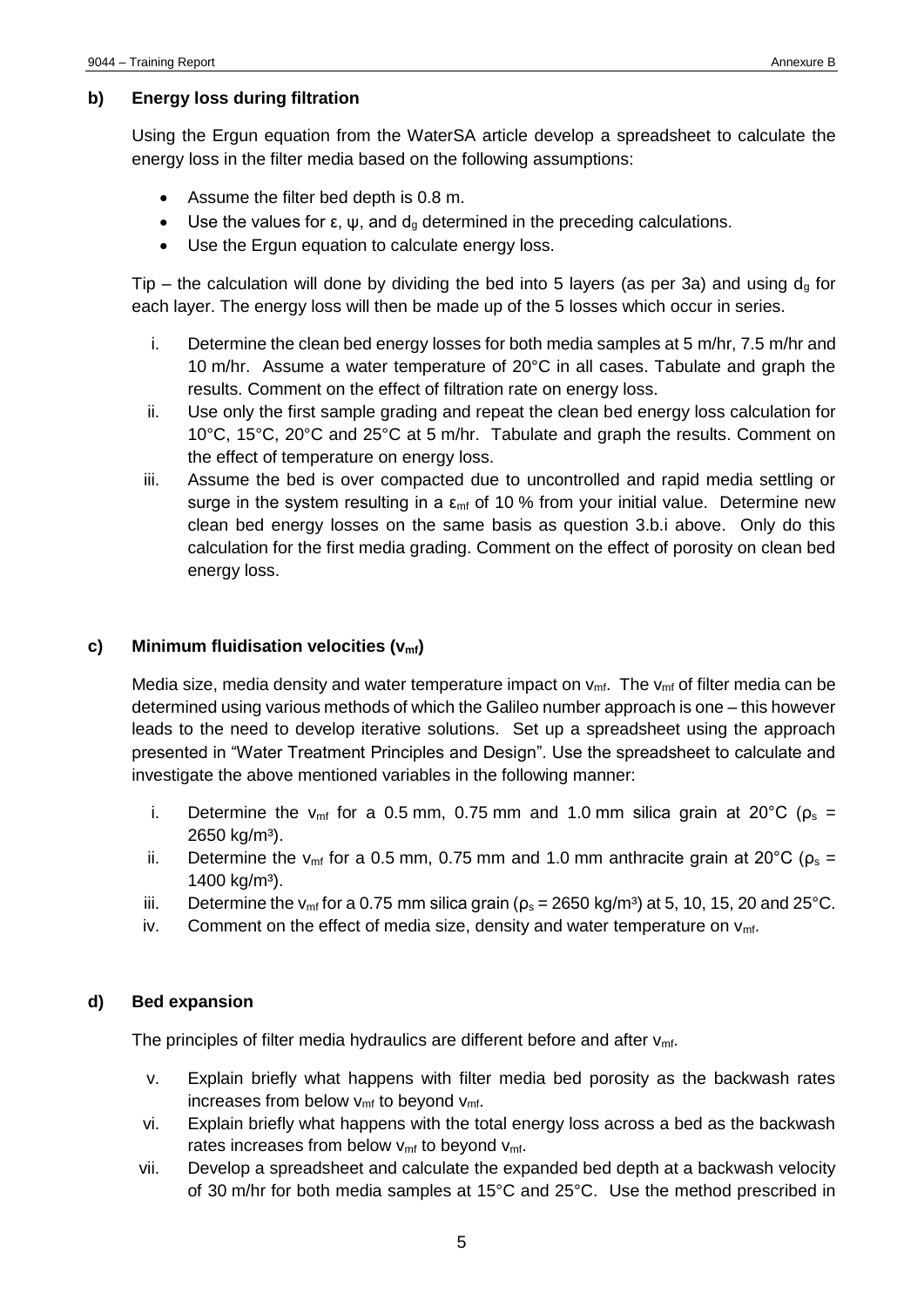Water Treatment Principles and Design. This reference uses typical numbers to get around the sphericity problem. Remember to split the bed into a number of layers and calculate the expanded depth per layer. You can calculate the total expanded bed depth thereafter.

*No feedback was provided by the trainees.*

#### **Evolution of Assignment 3 by Mentor:**

| <b>Description</b>                 | <b>Not</b><br><b>Completed</b> | Poor | Fair | Good | <b>Excellent</b> |
|------------------------------------|--------------------------------|------|------|------|------------------|
| 1. Understanding of the Assignment |                                |      |      |      |                  |
| 2. Trainee's Feedback              |                                |      |      |      |                  |
| 3. Brief Summarized Report         |                                |      |      |      |                  |
| 4. Presentation                    |                                |      |      |      |                  |

Example 20 and 20 and 20 and 20 and 20 and 20 and 20 and 20 and 20 and 20 and 20 and 20 and 20 and 20 and 20 and 20 and 20 and 20 and 20 and 20 and 20 and 20 and 20 and 20 and 20 and 20 and 20 and 20 and 20 and 20 and 20 a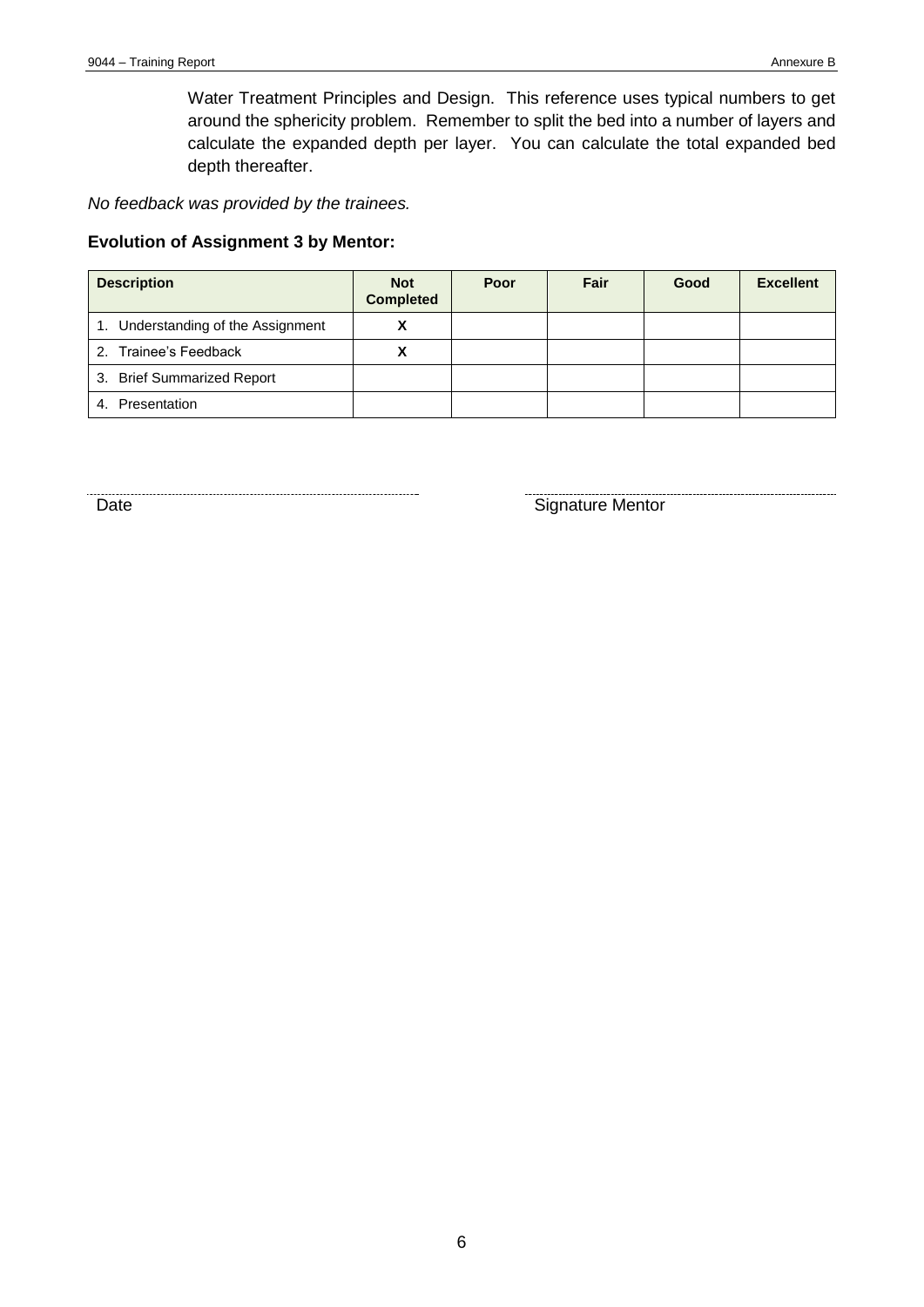Instructions:

- Study the literature provided. This will include sections from an American Water Works Association publication (Manual of Water Supply Practices M46: Reverse Osmosis and Nanofiltration;  $2^{nd}$  ed) which will be copied into this assignment as well.
- You are also welcome to use other references as long as these are referenced in your response.
- You will need to download and install free design software from Hydranautics at the following web address:<http://membranes.com/solutions/software-imsdesign/>

Using the information found in these documents or other references, answer the questions below.

The membrane plant design exercise is based on the hydraulic balance as determined in **Assignment 2**.

#### **a) Preliminary selection of membrane material**

Membranes are typically manufactured using cellulose acetate or polymers (polyamides). Although the latter have been developed more recently, each has advantages and disadvantages which have to be considered carefully in as an initial consideration in the design of a membrane plant as it provides guidance on the remainder of the design process. Refer the table below copied from M46 for a summary of these:

| Parameter            | Thin-Film Composite<br><b>Polymer Membranes</b> | Cellulose Acetate<br>Membranes |
|----------------------|-------------------------------------------------|--------------------------------|
| Salt rejection       | Higher (>99.5%)                                 | Lower (up to $95\%$ )          |
| Net driving pressure | Lower                                           | Higher                         |
| Surface charge       | More negative                                   | Less negative                  |
| Chlorine tolerance   | Poor                                            | Fair                           |
| Cleaning frequency   | Higher                                          | Lower                          |
| Organics removal     | Higher                                          | Lower                          |
| Biofouling           | More susceptible                                | Less susceptible               |
| Biodegradation       | None                                            | Higher                         |
| pH tolerance         | High $(2-13)$                                   | Limited $(4-8)$                |

Table 1-3 Comparison of thin-film composite and cellulose acetate membranes

- viii. Consider the general constraints of the projects at Bethanie and Grünau and select a membrane material of preference. Indicate why you have selected this material.
- ix. What are the main disadvantages your selection holds and how will you need to mitigate against these disadvantages in your design?

#### **b) Pre-treatment**

- i. Membrane elements come in various configurations of which spiral-wound elements are by far the most common configuration used in municipal water treatment applications as hollow fibre membranes typically requires more care to prevent fouling from colloidal and suspended solids (due to the high packing density). M46 recommends the following guidelines for suspended solids to be met:
	- $\bullet$  Turbidity < 0.3 NTU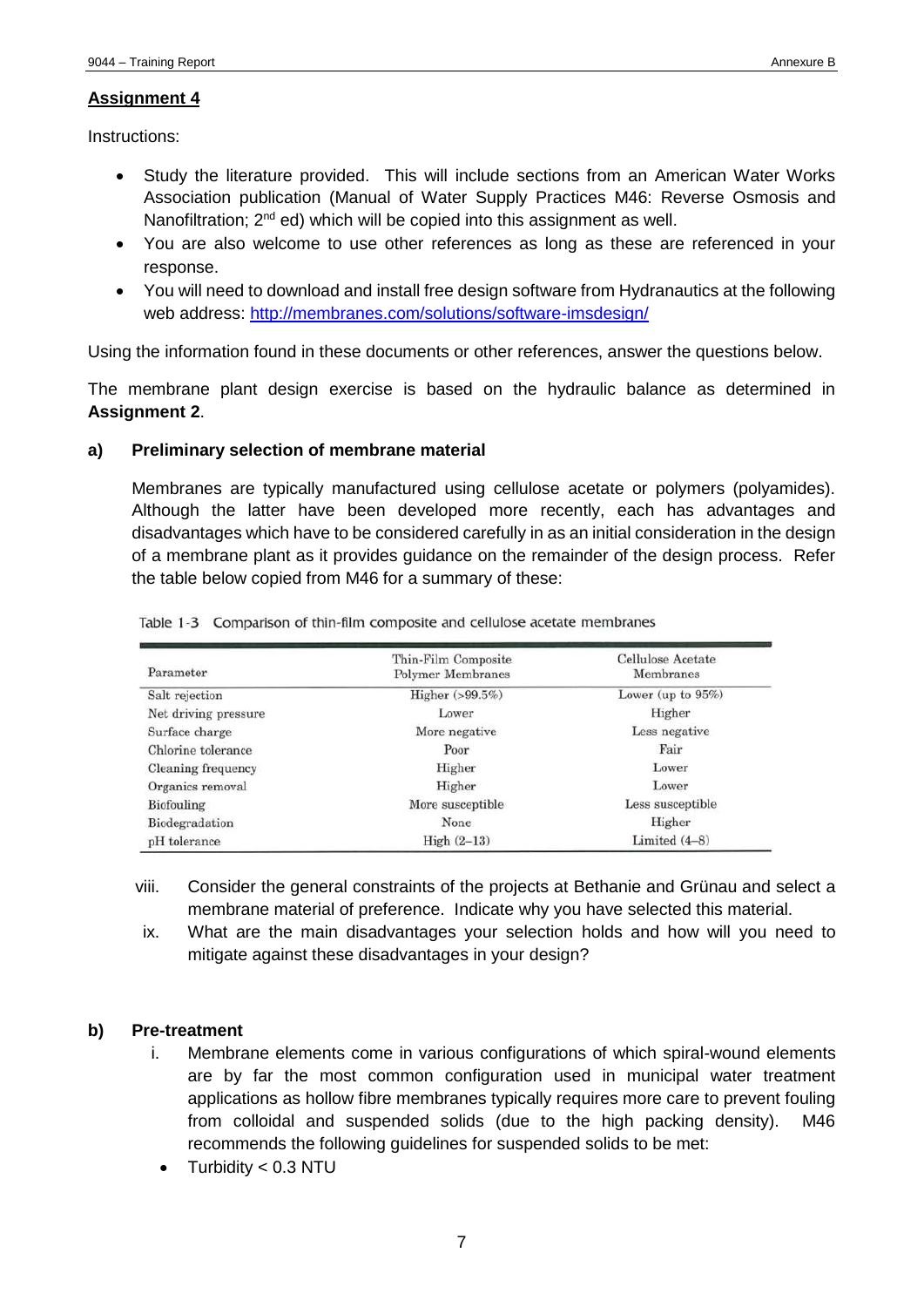Silt Density Index (SDI) below 4 for spiral-wound membranes (<3 for hollow fibre membranes)

Review the water quality analysis reports provided for both Bethanie and Grünau and recommend whether the process will require particulate removal before the water is applied to the membranes.

ii. The table below provides a list of options to be considered for pre-treatment. Consider which would be most appropriate for Bethanie and Grünau and provide your reasons.

Table 2-4 Pretreatment techniques (listed in decreasing order of effectiveness) for reducing silt and colloidal material

| Method                                                | Comments                                                                                                                                                                                                                                                                |  |  |
|-------------------------------------------------------|-------------------------------------------------------------------------------------------------------------------------------------------------------------------------------------------------------------------------------------------------------------------------|--|--|
| Low-pressure membrane filtration<br>(MF or UF)        | te i<br>Operates at low pressures and requires periodic chemical<br>cleaning and frequent backwashing. Removes particulates but<br>essential no organics (unless a precoagulant is fed). High solids<br>loads may require additional pretreatment to be cost effective. |  |  |
| Precoat filtration                                    | Precoat media must be added to replace losses in the backwash<br>step. Does not remove dissolved organics. High solids loads may<br>require additional pretreatment to be cost effective.                                                                               |  |  |
| Coagulation/flocculation/sedimentation/<br>filtration | Provides the most process flexibility of all methods. Process is<br>able to remove appreciable organics using coagulation. Highly<br>tolerant of variable suspended solids loads.                                                                                       |  |  |
| Multimedia and pressure filtration                    | Pilot testing may be required to determine the best media for<br>SDI reduction. May be used in conjunction with coagulants-<br>flocculants, with and without settling.                                                                                                  |  |  |
| Rapid sand filters and ultrahigh-rate<br>filters      | Coagulants are generally required to achieve acceptable SDI<br>reduction, most through inline coagulation. Can handle limited<br>high turbidity events.                                                                                                                 |  |  |

iii. The table below provides a list of flocculants that are typically encountered in potable water treatment. Should you have to use a flocculant in this design, which one would it be? Why?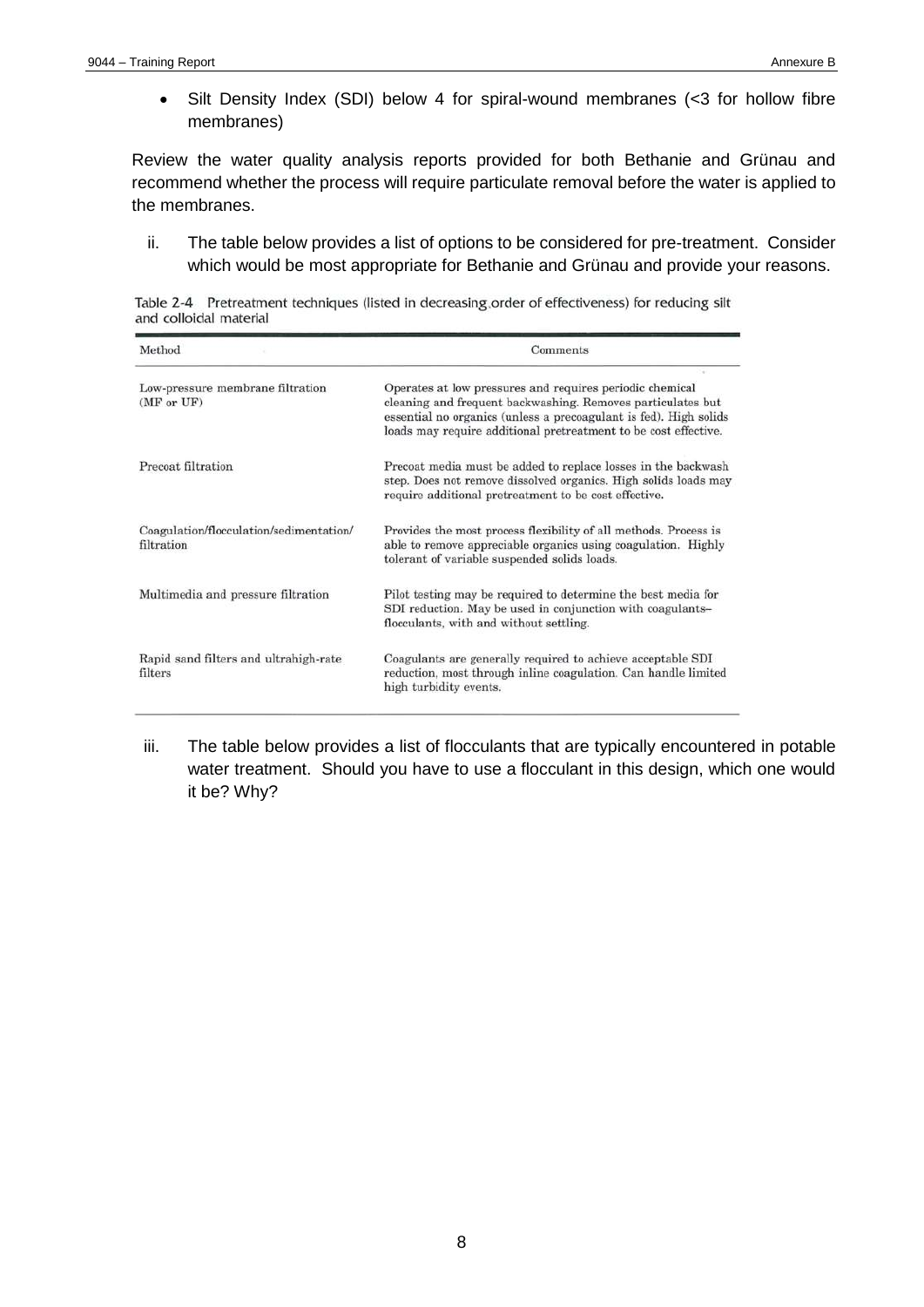#### Table 2-5 Common coagulant-flocculants

| Chemical                                                                     | Comments                                                                                                                                                                   |
|------------------------------------------------------------------------------|----------------------------------------------------------------------------------------------------------------------------------------------------------------------------|
| Inorganics                                                                   |                                                                                                                                                                            |
| Aluminum sulfate or alum, [Al <sub>2</sub> (SO <sub>4</sub> ) <sub>3</sub> ] | Minimum solubility is achieved at pH 5.7 to 6.5 in freshwater and<br>brackish water applications. Lower values are reported for<br>seawater.                               |
|                                                                              | Must allow sufficient time for complete precipitation or aluminum<br>salts may deposit on membrane.                                                                        |
| Aluminum chlorohydrate (ACH) and<br>Polyaluminum chloride (PACI)             | Highly effective coagulant results in minimal membrane fouling,<br>effective over wide pH range (pH 5 to 8).                                                               |
| Ferrous sulfate, $(FeSO_4)$                                                  | Oxidation to ferric form of iron is required to be effective. Optimal<br>pH is >8.4 for freshwater for particulate removal. Lower pH is<br>optimal for organics reduction. |
| Ferric sulfate, $[Fe_2(SO_4)_3]$                                             | Works best at ambient pH in freshwater for particulate removal.<br>Lower pH is optimal for organics reduction.                                                             |
| Ferric chloride, (FeCl2)                                                     | Works best at pH 6.0 to 7.0 for freshwater. Chemical is widely<br>used for membrane pretreatment of surface water.                                                         |
| Organic polyelectrolytes                                                     |                                                                                                                                                                            |
| Cationic                                                                     | Will interact with many scale inhibitors. Can irreversibly foul<br>many spiral-wound membranes. Consult manufacturer.                                                      |
| Anionic and nonionic                                                         | Will not react with most scale inhibitors. May foul certain<br>membranes. Consult manufacturer. Generally less effective than<br>cationic as a coagulant-flocculant.       |

- iv. Why would you need the following chemicals to be provided as part of your pretreatment in a membrane plant design? Also provide three typical chemicals you could under each class.
	- Biocides
	- Anti-scalants

#### **c) First order membrane plant design using rules of thumb**

There are several first order design approaches. The main failing of this approach is that it is not based on fundamental principles and therefore lacks all the checks and balances needed to ensure that a membrane design is appropriate. These approached however do provide a good starting point to the design. Study the literature provided in the assignment pack and pay particular attention to:

- The rules of thumb around the number of membrane stages required
- The rules of thumb around the configuration of these stages
- The various ways, other than additional stages that can be used to increase permeate recovery (and note that the rules of thumb do not specifically deal with permeate recovery).
- The design guidelines provided on RO sizing.
- The design limits provided with respect to water sources and SDI and how this impacts on flux decline.

The guidelines are fairly old. This is because the design approach has moved away from high level hand calculations to extensive use of Membrane Design Software that is available for free, firstly, and which also uses fundamental approaches which lead to more accurate results, particularly where chemistry and saturation indices play a role.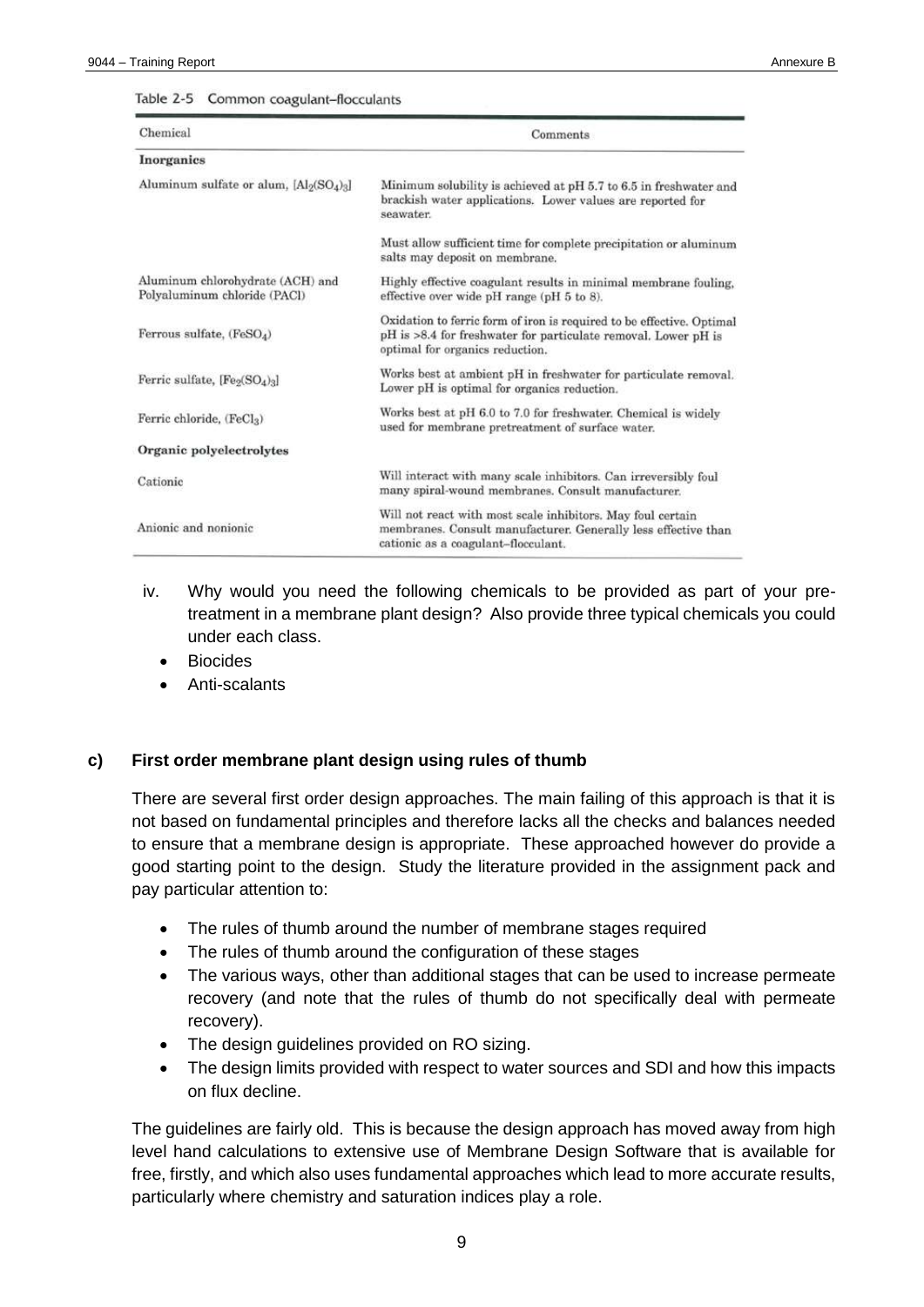For this part of the assignment:

Do a high level concept design of the Bethanie and Grünau RO plants using the design rules provided. As input use the following:

- The flow balance calculated in Assignment 2
- The membrane product brochures provided with this assignment (ESPA2-LD for Bethanie and ESPA2-LD4040 for Grünau).

Propose at least two design options for each plant and document the following:

- i. Design solutions;
- ii. Your opinions and thoughts (positive and negative) on the design approach.

#### **d) Membrane design using freeware**

As indicated earlier the available software is complex and uses first order approach to RO design. There are a number of packages provided by various suppliers that perform similar design simulations and these can be used freely. This assignment is however based on the Hydranautics software. Download and install the design software using the link provided. The manual provided along with this assignment will assist in this process if needed. Set the necessary project defaults – these can be adjusted at a later stage if needed.

At the core of the design lie the selection of the number and the design configuration of the filter elements and filter vessels. This must be done in a manner that:

- Meets the water quality objective of the design;
- Meets the hydraulic constraints of the design; and
- Meets the energy objectives of the design.

These constraints are typically defined before the design reaches this stage. Refer your Assignment 2 in this regard where both water quality objectives and the required hydraulic efficiencies for the design have been defined.

#### *NOTE:*

It is unlikely that the design you prepare leading up to the tender stages of a project will be the exact one offered by the successful tenderer. This is because the tender will not (cannot) *specify specific and exclusive brand names and the tenderer will source his equipment (membranes) from any number of competing suppliers which have comparable equipment. The main purpose of a membrane design at this stage is to specify a workable (and reasonably optimised) configuration from where performance benchmarks can be specified as tender requirements. It is not possible at this stage to evaluate ALL options (membrane models included) from where the absolute best design can be defined. The onus will be on the tenderer to prove that the equipment provided is capable of meeting the performance criteria as set out in the design prepared for tender purposes. His/her proposed design will be evaluated during the tender stage in order to evaluate the viability of the design alternative offered.*

i. Do some research and propose alternative membrane options (supplier and model) that could be considered in the design of the two plants under consideration here. Some research is required in this regard as membrane development is rapid and models are replaced often. An internet search using keywords (name of a supplier that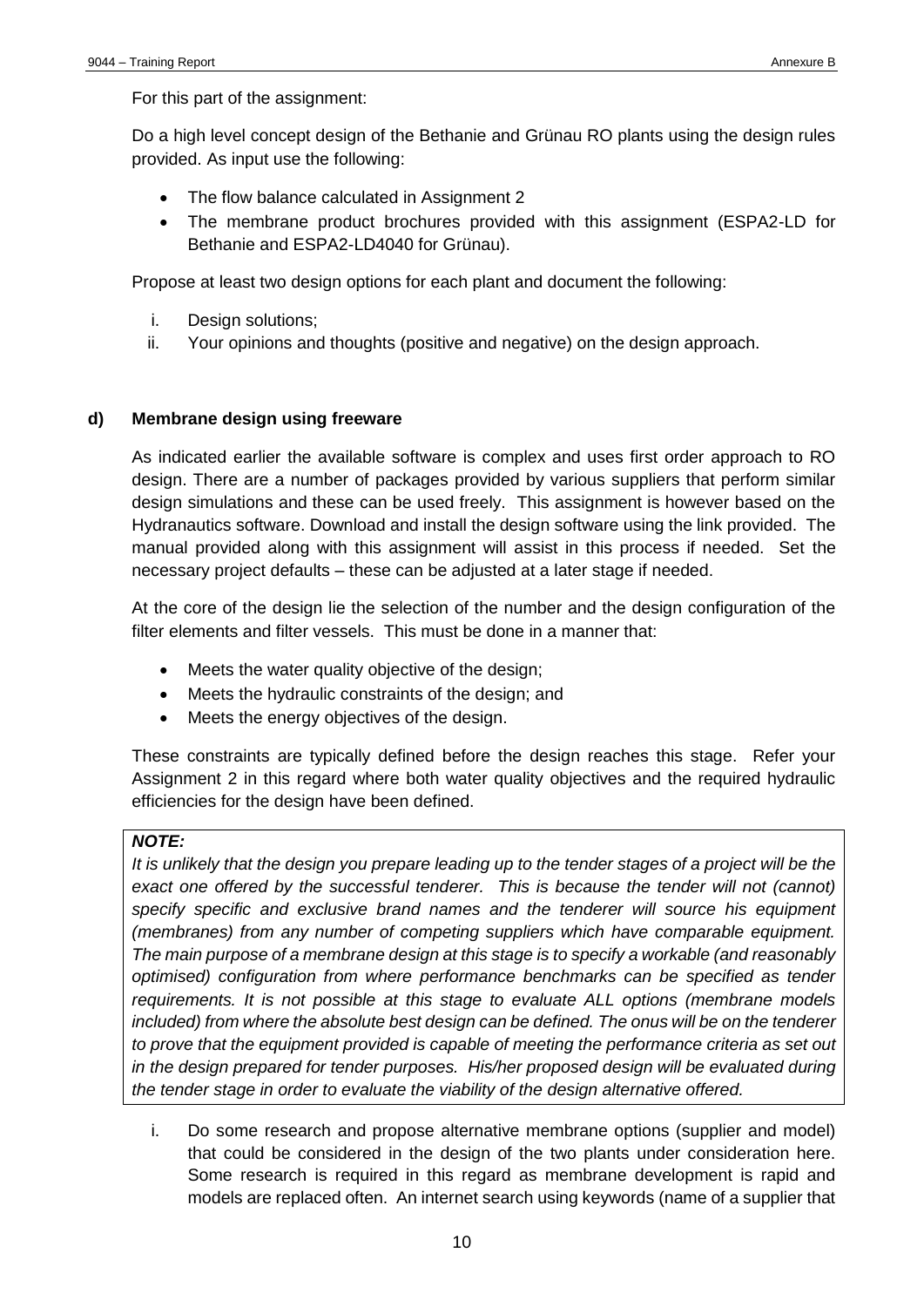is locally represented; RO; low pressure; brackish water; etc.) will assist in reducing the number of options to consider. It is also helpful to discuss with local suppliers and contractors what their recent experiences, successes and failures have been related to membrane choice as a good reference provides additional certainty to the design. Remember to consider the project constraints in your research for suitable membranes.

- ii. Set up a design model using the Hydranautics software:
	- Input data into the software, in order to ensure treatment success under most cases, use the "worst case" 95th percentile data. Note the need for data that is not normally monitored – resolve issues where the data is not available and state your approach/assumptions in these cases.
	- Set up the configuration of the plant using the membrane brochures provided along with this assignment (ESPA2-LD for Bethanie and ESPA2-LD4040 for Grünau). Use the results of your manual calculation as a starting point.
	- Resolve all system generated errors with respect to your setup and run the model. Rerun the model after tweaking if your results indicate design concerns. Print a report of your design and use this as a baseline to work further from. Remember to record all issues you encounter and how this was resolved. Provide printed reports from the software on your successful design.
	- Try to optimise your design (increase permeate recovery, reduce energy required, reduce hardware requirement). Compare your final design with the "rule of thumb design" and provide your comments. Provide printed reports from the software on your final optimised design recommendation.
	- Consider the effect of temperature on your design. Run optimised design at 15, 20 and 25°C and tabulate the key design outcomes. State what effect temperature has on the design outcomes and state how you accommodate the findings based on temperature in your design approach.

*No feedback was provided by the trainees.*

#### **Evolution of Assignment 4 by Mentor:**

| <b>Description</b>                 | <b>Not</b><br><b>Completed</b> | Poor | Fair | Good | <b>Excellent</b> |
|------------------------------------|--------------------------------|------|------|------|------------------|
| 1. Understanding of the Assignment |                                |      |      |      |                  |
| 2. Trainee's Feedback              |                                |      |      |      |                  |
| 3. Brief Summarized Report         |                                |      |      |      |                  |
| 4. Presentation                    |                                |      |      |      |                  |

**Signature Mentor**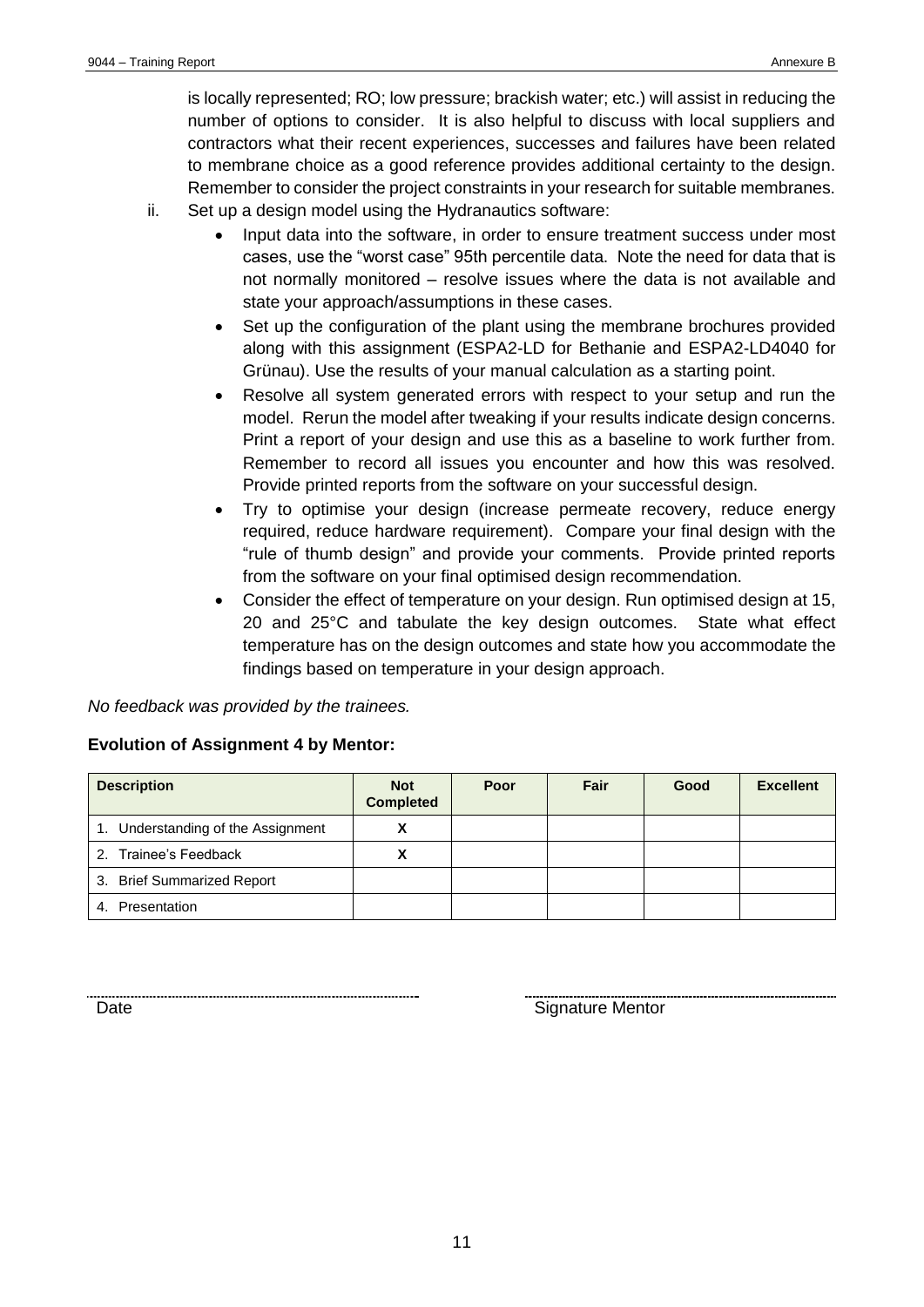#### **MECHANICAL**

#### **Assignment 1**

1. Obtain hourly wind speed data for Bethanie Site for at least 10 years and calculate the annual energy yield for a 1.5 kW<sub>p</sub>, 3 kW<sub>p</sub>, 5 kW<sub>p</sub>, 6.7 kW<sub>p</sub>, and 10 kW<sub>p</sub> wind turbine.

*Feedback from trainee was provided to the client electronically.*

#### **Evolution of Assignment 1 by Mentor:**

| <b>Description</b>                 | <b>Not</b><br><b>Completed</b> | Poor | Fair | Good | <b>Excellent</b> |
|------------------------------------|--------------------------------|------|------|------|------------------|
| 1. Understanding of the Assignment |                                |      |      |      | v<br>Λ           |
| 2. Trainee's Feedback              |                                |      |      |      |                  |
| 3. Brief Summarized Report         |                                |      |      |      |                  |
| Presentation<br>4.                 |                                |      |      |      |                  |

Date Signature Mentor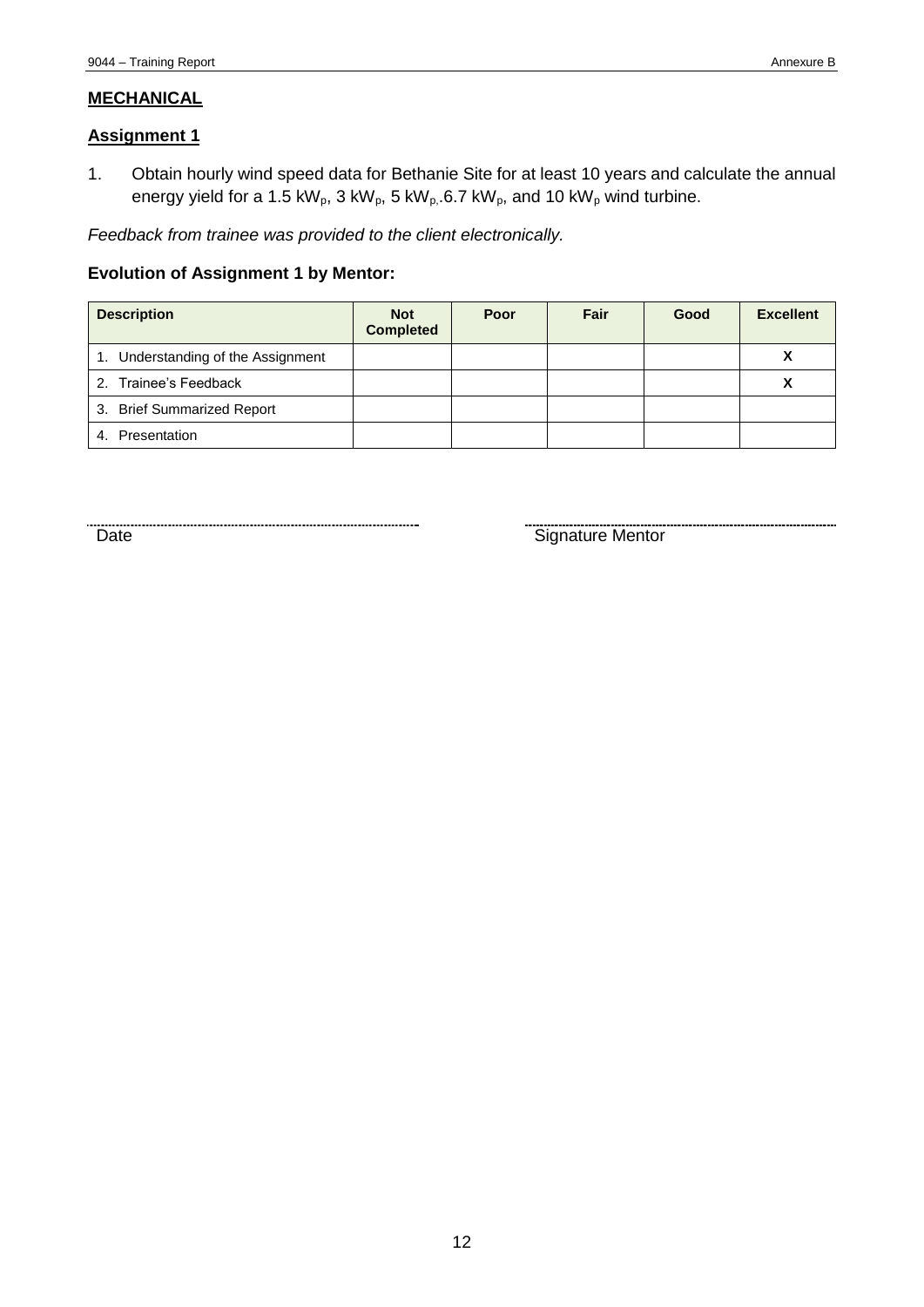- 1. Calculate the percentile energy generated by the 10 kW wind turbine compared to the total energy required for the plant over a year if the plant requires 399 kWh per day.
- 2. Calculate the equivalent amount of PV panels required for the same amount of energy generated by the 10 kW wind turbine, taking the following in account:
	- a. Peak Power of 1 PV panel =  $315 W$ ; and
	- b. Average sun hours available  $/$  day = 4.8 hrs.
- 3. Compare the initial installation cost of the PV installation to wind turbine installation, taking the following in consideration:
	- a. Cost of material and installation of 1 PV panel = N\$ 3 500.00; and
	- b. Cost of equipment and installation of 10 kW wind turbine = N\$ 320 000.00. (This is on the low side and was estimated by the consultant and may be higher due to the remoteness of the site)
	- c. The above preliminary calculations did not take into account the topography (relative high for Bethanie taking a surface roughness length of 0.15 m) nor sheltering effect (can decreased the wind speed with up to 60 %). Due to the fact that these parameters are impossible to calculate theoretically and if we assume that the wind energy is decreased with a further 25 % (this is conservative and may be higher in reality) what will be the effect on the above?
- 4. Present the above in a power point presentation to us and NamWater.

*No written feedback was provided by the trainee; however the trainee did provided verbal feedback.*

#### **Evolution of Assignment 2 by Mentor:**

| <b>Description</b>                 | <b>Not</b><br><b>Completed</b> | Poor | Fair | Good | <b>Excellent</b> |
|------------------------------------|--------------------------------|------|------|------|------------------|
| 1. Understanding of the Assignment |                                |      |      |      |                  |
| 2. Trainee's Feedback              |                                |      |      |      |                  |
| 3. Brief Summarized Report         |                                |      |      |      |                  |
| Presentation<br>4.                 |                                |      |      |      |                  |

Date **Signature Mentor** Signature Mentor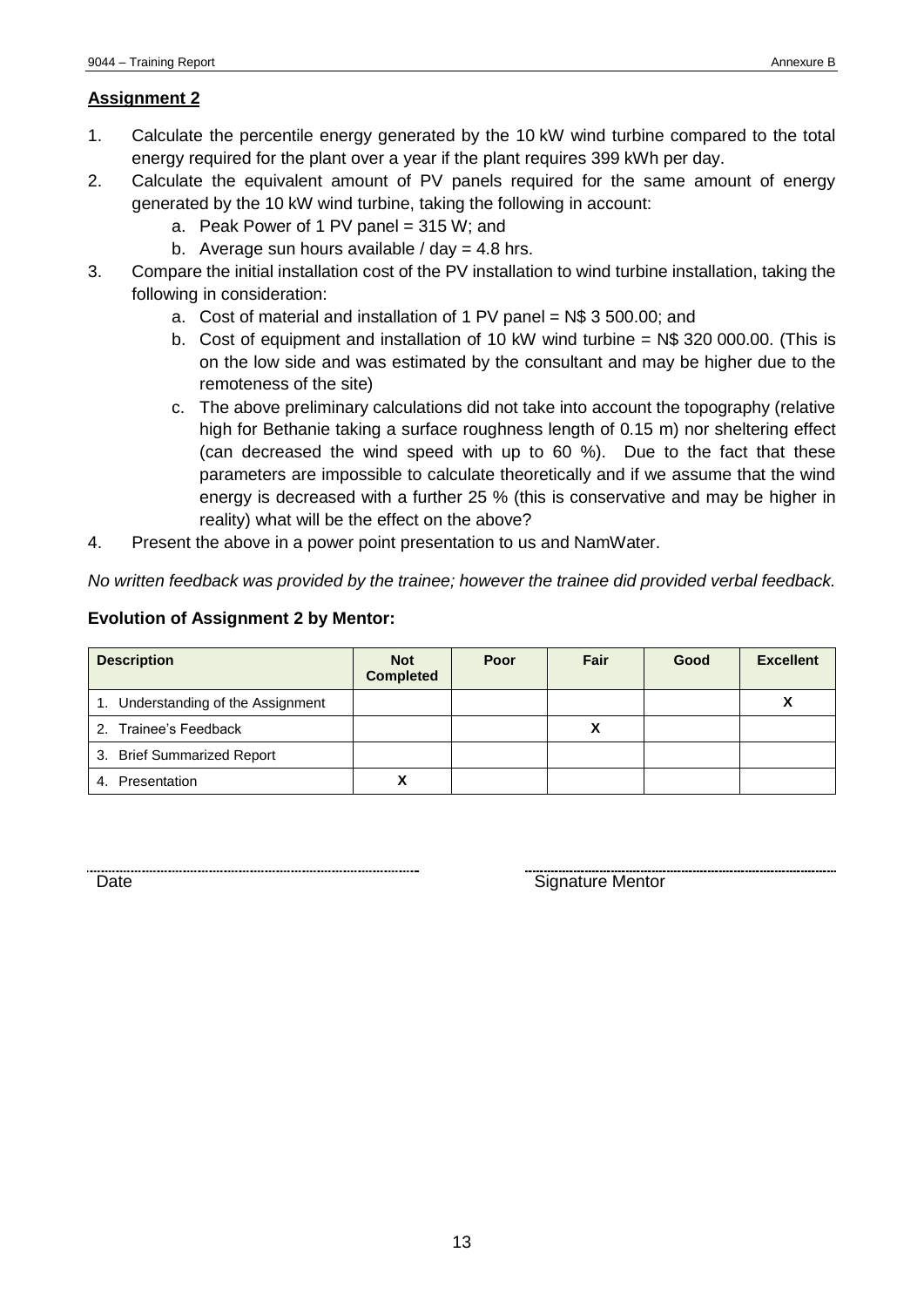Please construct a spreadsheet (additional sheet) to reflect the current Gantt Chart of NEC (contractor).

Your Gantt chart must include the following:

- **Planned Value** (PV) for each task / milestone. This can be obtained from the BoQ items allocated to each task. Obviously this will differ for each of you depending on which item you allocated to each task / milestone. Therefore, allow for an additional column in you Gantt Chart for PV value for each task / milestone. This is the same that was done for the Project Funds Utilisation.
- Completion column in % to indicate progress of each task. From this you bust be able to calculate the Earned Value (EV). Also include a column for EV. Obviously this is zero for most tasks at this stage.
- **Actual Cost** (AC) column. This amounts you will obtain from each task from the items claimed overtime in the current BoQ (See claim 1 to 9). This must be calculated for each task.
- **Cost Variance** (CV) column. This equals EV –AC. This must be calculated for each task.
- **Schedule Variance** (SV) column. This equals EV –PV. This must be calculated for each task.
- **Cost Performance index** (CPI) column. This equal EV/AC. This must be calculated for each task.
- **Schedule Performance index** (SPI) column. This equal EV/PV. This must be calculated for each task.

From the above data you should also generate a cash flow chart which must show the estimated cost of each period (bars) and the accumulated cost (line). This can easily be calculated with the timeline and PV value.

Furthermore you must also generate overall **Earned Value Management** (EVM) Parameters chart which will show the accumulated PV value over time, AC value over time, EV over time.

The above can easily all be done in Excel; however, MS project has function to generate these reports automatically. Therefore for additional training (not required if software is not available) verify the above with MS projects programme.

*Feedback from trainee was provided to the client electronically.*

#### **Evolution of Assignment 3 by Mentor:**

| <b>Description</b>                 | <b>Not</b><br><b>Completed</b> | Poor | Fair | Good | <b>Excellent</b> |
|------------------------------------|--------------------------------|------|------|------|------------------|
| 1. Understanding of the Assignment |                                |      |      |      | Λ                |
| 2. Trainee's Feedback              |                                |      |      |      |                  |
| 3. Brief Summarized Report         |                                |      |      |      |                  |
| Presentation<br>4.                 |                                |      |      |      |                  |

Date **Signature Mentor**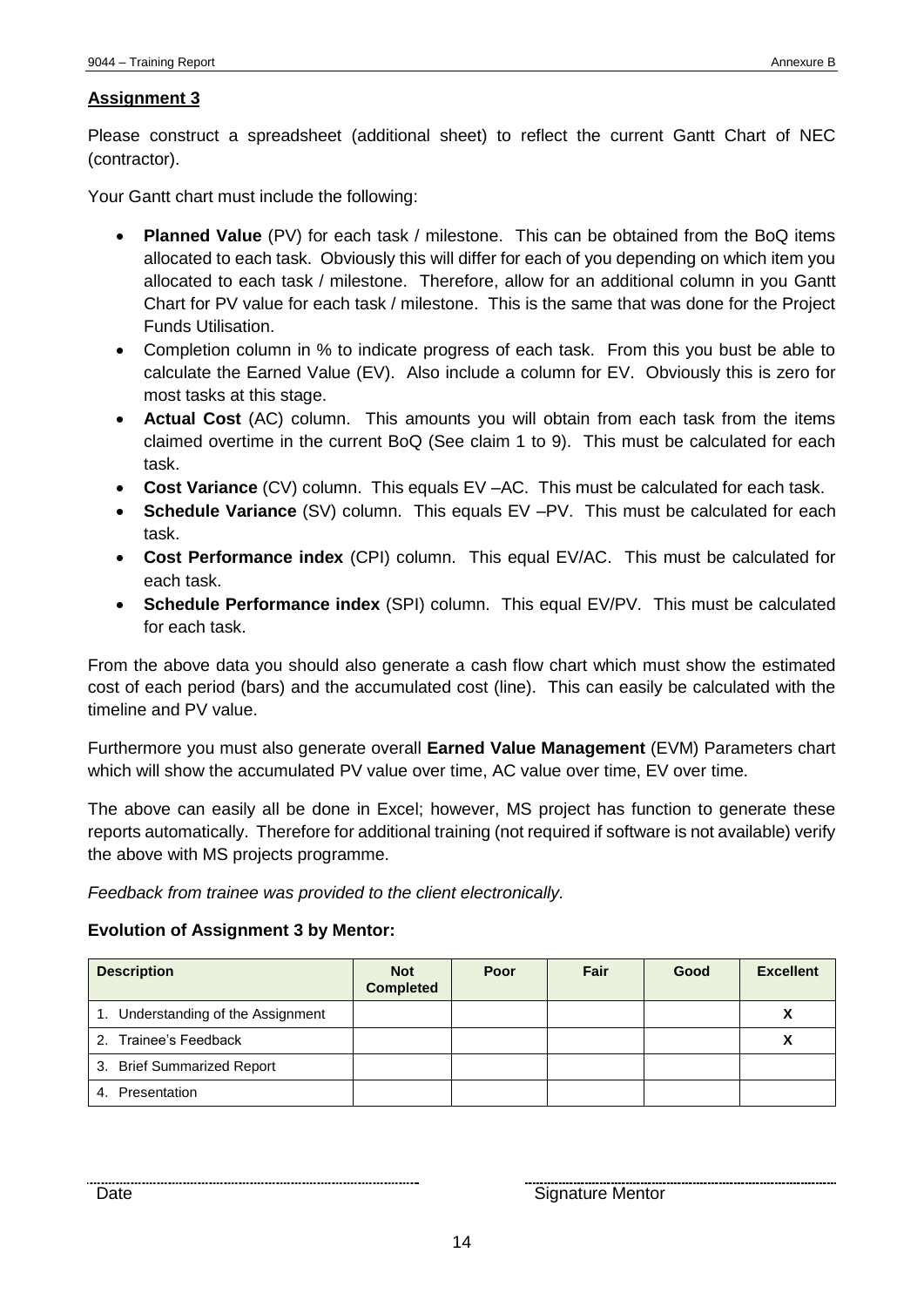Please download a student version of ANSYS onto your computer and complete the assignment below. Attached also please find all relevant information to complete the assignment.

#### **1. Square Beam**

- a. Import the geometry Square\_Beam.sat file into your project.
- b. Fixed the beam on one side.
- c. Apply a load of 10 000 N in the downwards direction on the other side.
- d. Ignore the weight of the beam.
- e. Solve the total deflection of the beam.
- f. Solve the normal stresses in the beam.
- g. With beam theory calculate the stress as well is the deflection of the beam by hand.
- h. How do these compare to the results you obtained from the FEA?
- i. Now increase the number of nodes by decreasing the element size to 0.02 m.
- j. How many elements does the beam now have? Does this improve the answers you calculated from the first FEA?

#### **2. Elevated Permeate Tank Stand**

- a. Import the geometry Tank\_Stand.sat file into your project.
- b. Make sure the structure elements are bonded.
- c. Apply the load from the water tank (see attached drawing), the weight of the rectangular tubing (see attached drawing), as well of its own weight to the stand.
- d. The load should be applied on top of the Channel beams.
- e. Complete a FEA report (see example attached) on the structure.
- f. Import the geometry Tank\_Stand\_A.sat file into a new project and repeat the above.
- g. Is there significant difference in the results?

*No feedback was provided by the trainee.*

#### **Evolution of Assignment 4 by Mentor:**

| <b>Description</b>                 | <b>Not</b><br><b>Completed</b> | Poor | Fair | Good | <b>Excellent</b> |
|------------------------------------|--------------------------------|------|------|------|------------------|
| 1. Understanding of the Assignment |                                |      |      |      |                  |
| 2. Trainee's Feedback              |                                |      |      |      |                  |
| 3. Brief Summarized Report         |                                |      |      |      |                  |
| Presentation<br>4.                 |                                |      |      |      |                  |

Date **Signature Mentor**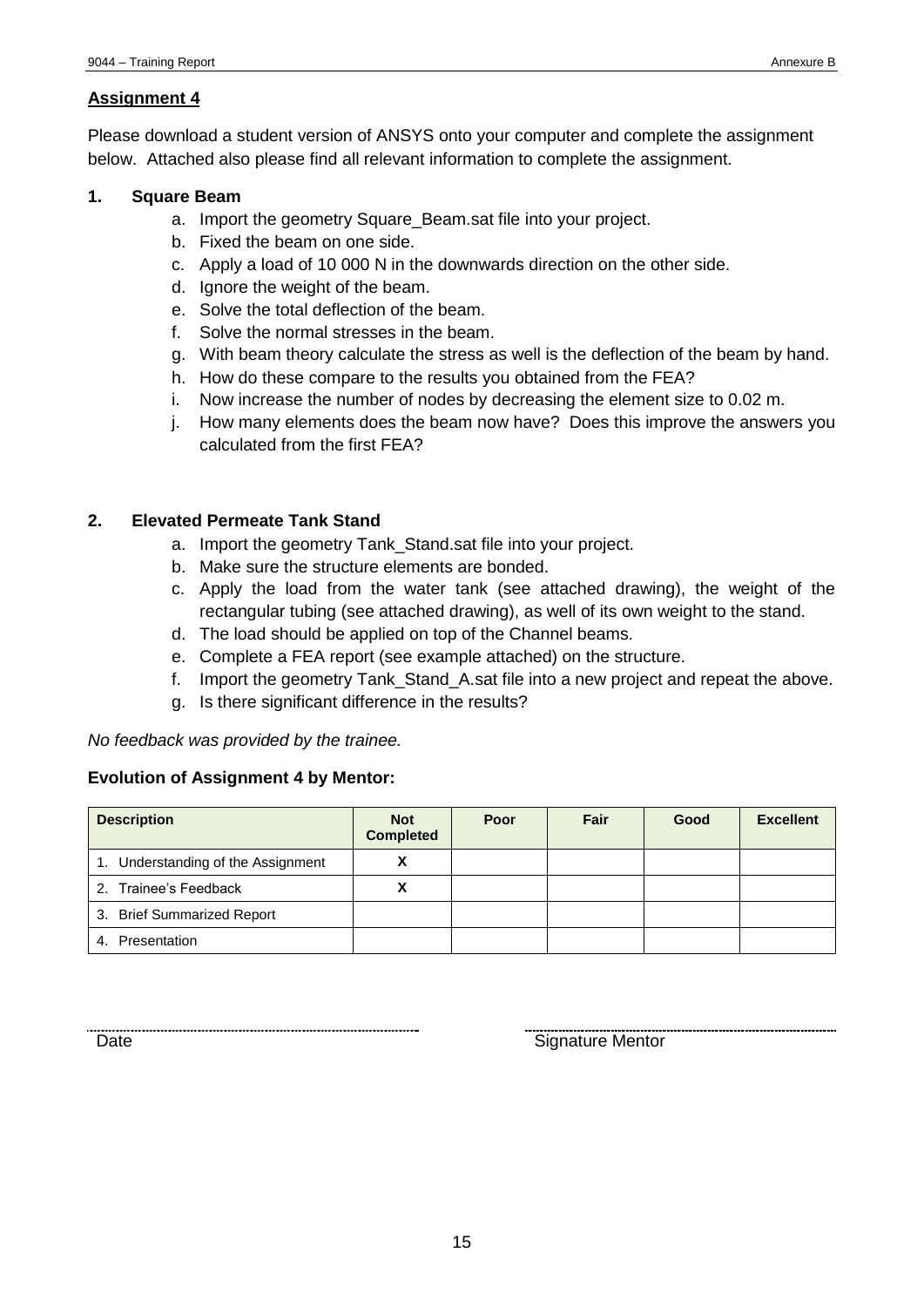#### **ELECTRICAL AND ELECTRONIC**

#### **Assignment 1**

- 1. Obtain annual hourly solar data for the two sites (Grünau and Bethanie) with regard to the direct normal irradiance (DNI), diffuse horizontal irradiance (DHI), and global horizontal irradiance (GHI).
- 2. Calculate the total irradiance on the photovoltaic (PV) module from the above, assuming 20° north facing fixed modules. Also take the temperature into account.

*No feedback was provided by the trainee.*

#### **Evolution of Assignment 1 by Mentor:**

| <b>Description</b>                 | <b>Not</b><br><b>Completed</b> | Poor | Fair | Good | <b>Excellent</b> |
|------------------------------------|--------------------------------|------|------|------|------------------|
| 1. Understanding of the Assignment |                                |      |      |      |                  |
| 2. Trainee's Feedback              |                                |      |      |      |                  |
| 3. Brief Summarized Report         |                                |      |      |      |                  |
| 4. Presentation                    |                                |      |      |      |                  |

of the Signature Mentor Correction of the Signature Mentor Correction of the Signature Mentor Correction of the Signature Mentor Correction of the Signature Mentor Correction of the Signature Mentor Correction of the Signa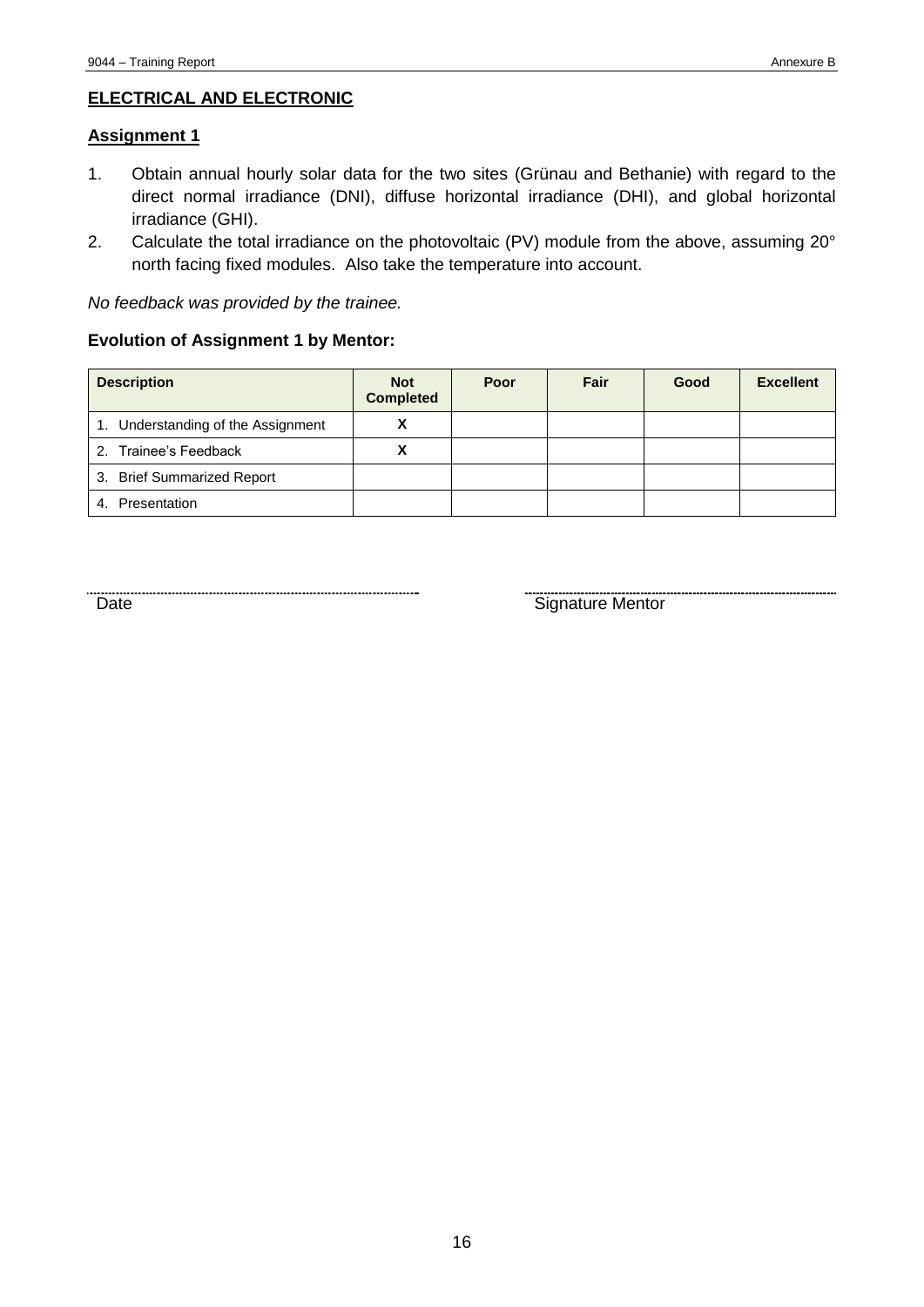For each of the plant alternatives (see preliminary design report) size the number of PV panels required and the battery bank required. Take the following into account:

- Panel capacity for Grünau is 290 Wp (See attached information);
- Panel capacity for Bethanie is 310 Wp (See attached information);
- Please note that the PV modules capacity drops to 80 % through its lifetime (25 years). This must be considered when sizing the system;
- Also both sites have a little bit of dust and this should also be taken into account. At this stage assume a decrease of 5 % in the capacity due to the dust.

*No feedback was provided by the trainee.*

#### **Evolution of Assignment 2 by Mentor:**

| <b>Description</b>                 | <b>Not</b><br><b>Completed</b> | Poor | Fair | Good | <b>Excellent</b> |
|------------------------------------|--------------------------------|------|------|------|------------------|
| 1. Understanding of the Assignment | Λ                              |      |      |      |                  |
| 2. Trainee's Feedback              |                                |      |      |      |                  |
| 3. Brief Summarized Report         |                                |      |      |      |                  |
| 4. Presentation                    |                                |      |      |      |                  |

Date **Signature Mentor**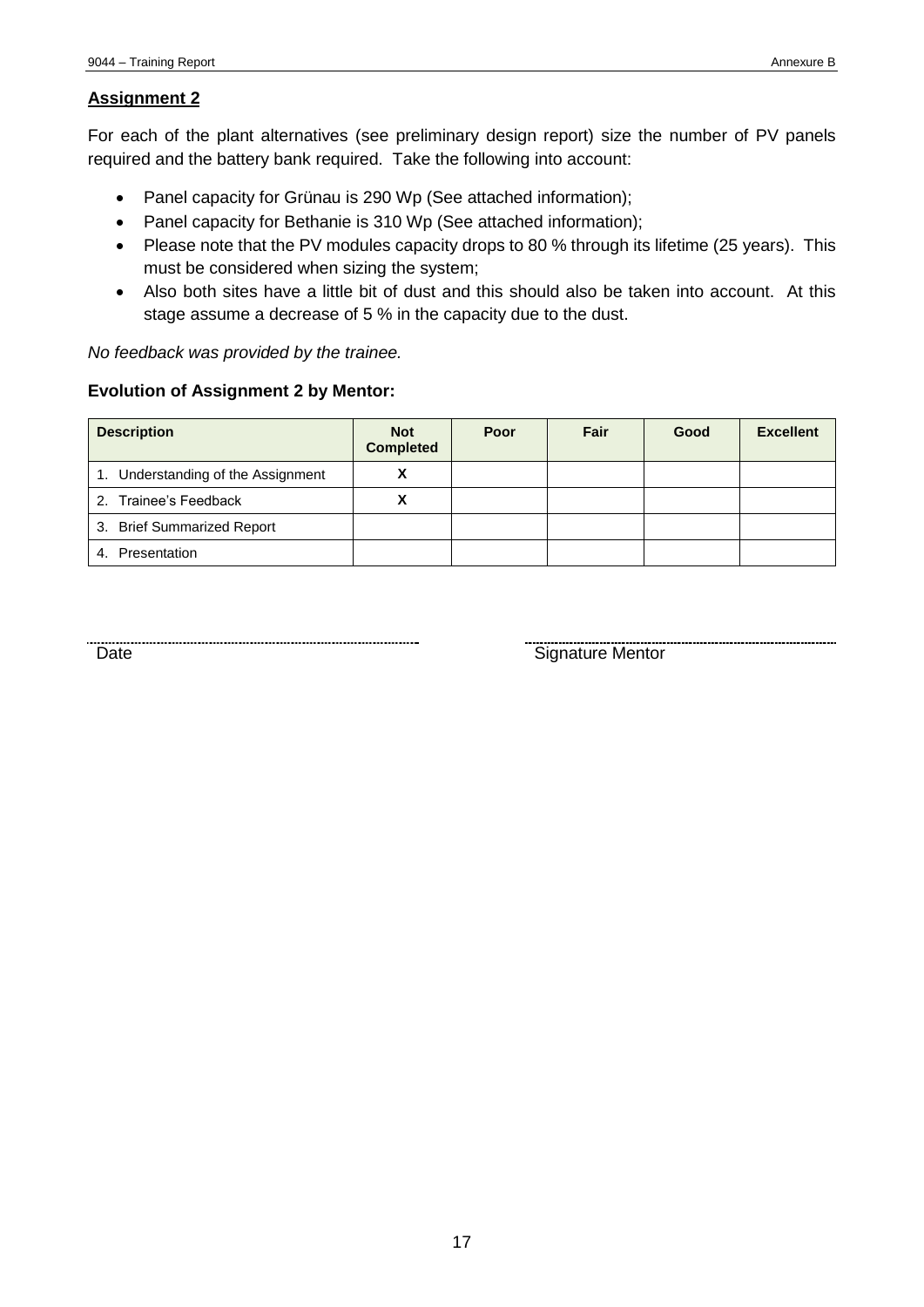Please construct a spreadsheet (additional sheet) to reflect the current Gantt Chart of NEC (contractor).

Your Gantt chart must include the following:

- **Planned Value** (PV) for each task / milestone. This can be obtained from the BoQ items allocated to each task. Obviously this will differ for each of you depending on which item you allocated to each task / milestone. Therefore, allow for an additional column in you Gantt Chart for PV value for each task / milestone. This is the same that was done for the Project Funds Utilisation.
- Completion column in % to indicate progress of each task. From this you bust be able to calculate the Earned Value (EV). Also include a column for EV. Obviously this is zero for most tasks at this stage.
- **Actual Cost** (AC) column. This amounts you will obtain from each task from the items claimed overtime in the current BoQ (See claim 1 to 9). This must be calculated for each task.
- **Cost Variance** (CV) column. This equals EV –AC. This must be calculated for each task.
- **Schedule Variance** (SV) column. This equals EV –PV. This must be calculated for each task.
- **Cost Performance index** (CPI) column. This equal EV/AC. This must be calculated for each task.
- **Schedule Performance index** (SPI) column. This equal EV/PV. This must be calculated for each task.

From the above data you should also generate a cash flow chart which must show the estimated cost of each period (bars) and the accumulated cost (line). This can easily be calculated with the timeline and PV value.

Furthermore you must also generate overall **Earned Value Management** (EVM) Parameters chart which will show the accumulated PV value over time, AC value over time, EV over time.

The above can easily all be done in Excel; however, MS project has function to generate these reports automatically. Therefore for additional training (not required if software is not available) verify the above with MS projects programme.

*No feedback was provided by the trainee.*

#### **Evolution of Assignment 3 by Mentor:**

| <b>Description</b>                 | <b>Not</b><br><b>Completed</b> | Poor | Fair | Good | <b>Excellent</b> |
|------------------------------------|--------------------------------|------|------|------|------------------|
| 1. Understanding of the Assignment |                                |      |      |      |                  |
| 2. Trainee's Feedback              |                                |      |      |      |                  |
| 3. Brief Summarized Report         |                                |      |      |      |                  |
| Presentation<br>4.                 |                                |      |      |      |                  |

Date **Signature Mentor** Signature Mentor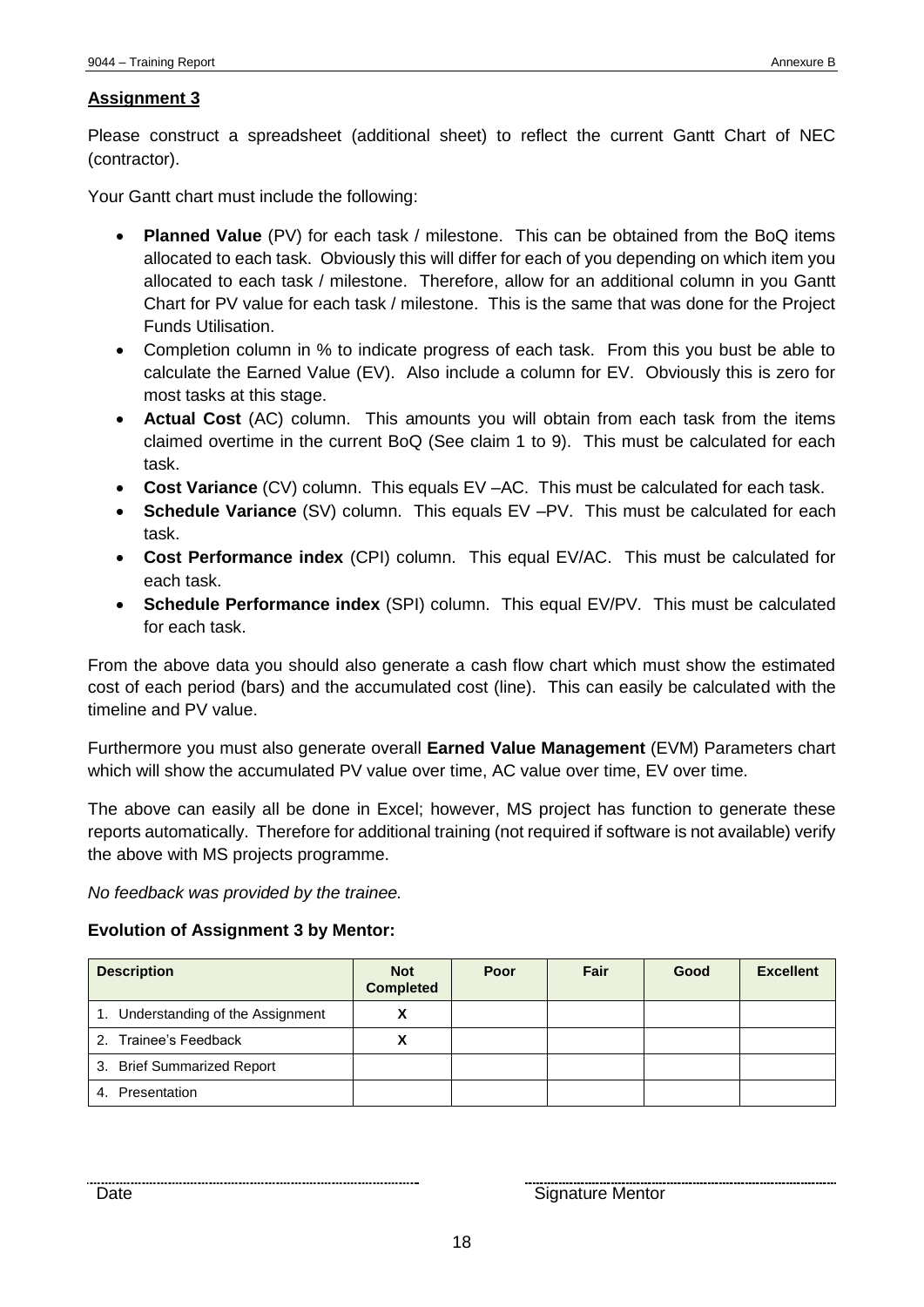#### **CIVIL**

#### **Assignment 1**

From the data contained in the inception design report calculate the size and number of ponds to ensure sufficient evaporation take place. Once the size has been calculated complete a preliminary bill of quantities to calculate the preliminary cost of excavation works.

*No feedback was provided by the trainee.*

#### **Evolution of Assignment 1 by Mentor:**

| <b>Description</b>                 | <b>Not</b><br><b>Completed</b> | Poor | Fair | Good | <b>Excellent</b> |
|------------------------------------|--------------------------------|------|------|------|------------------|
| 1. Understanding of the Assignment |                                |      |      |      |                  |
| 2. Trainee's Feedback              |                                |      |      |      |                  |
| 3. Brief Summarized Report         |                                |      |      |      |                  |
| Presentation<br>4.                 |                                |      |      |      |                  |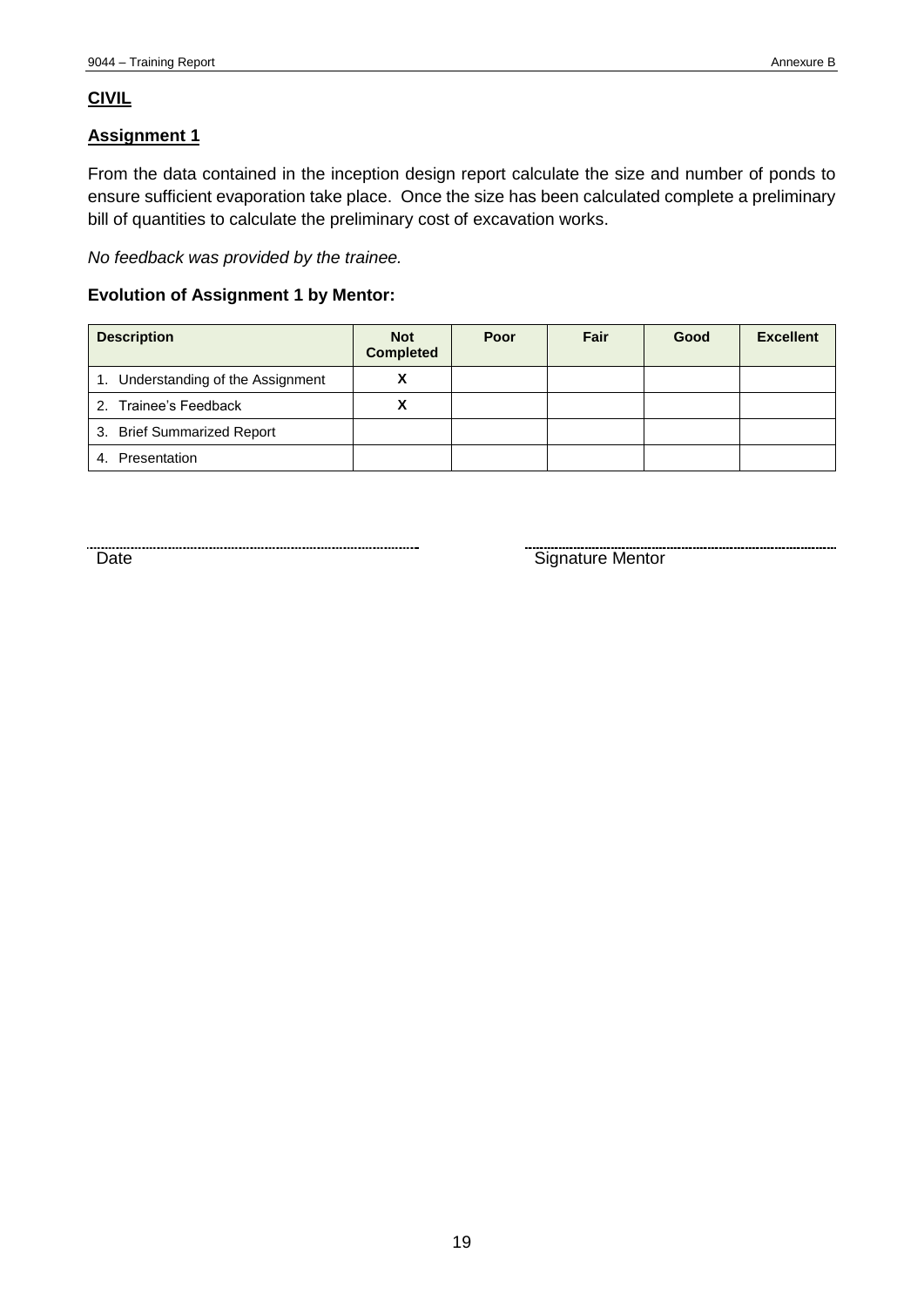From the data contained in the final design report and the discussions during the session calculate the optimal size and number of ponds for each site i.e. at Grünau and Bethanie.

*No feedback was provided by the trainee.*

#### **Evolution of Assignment 2 by Mentor:**

| <b>Description</b>                 | <b>Not</b><br><b>Completed</b> | Poor | Fair | Good | <b>Excellent</b> |
|------------------------------------|--------------------------------|------|------|------|------------------|
| 1. Understanding of the Assignment |                                |      |      |      |                  |
| 2. Trainee's Feedback              |                                |      |      |      |                  |
| 3. Brief Summarized Report         |                                |      |      |      |                  |
| 4. Presentation                    |                                |      |      |      |                  |

Example of the Signature Mentor Cate (Signature Mentor Cate of the Signature Mentor